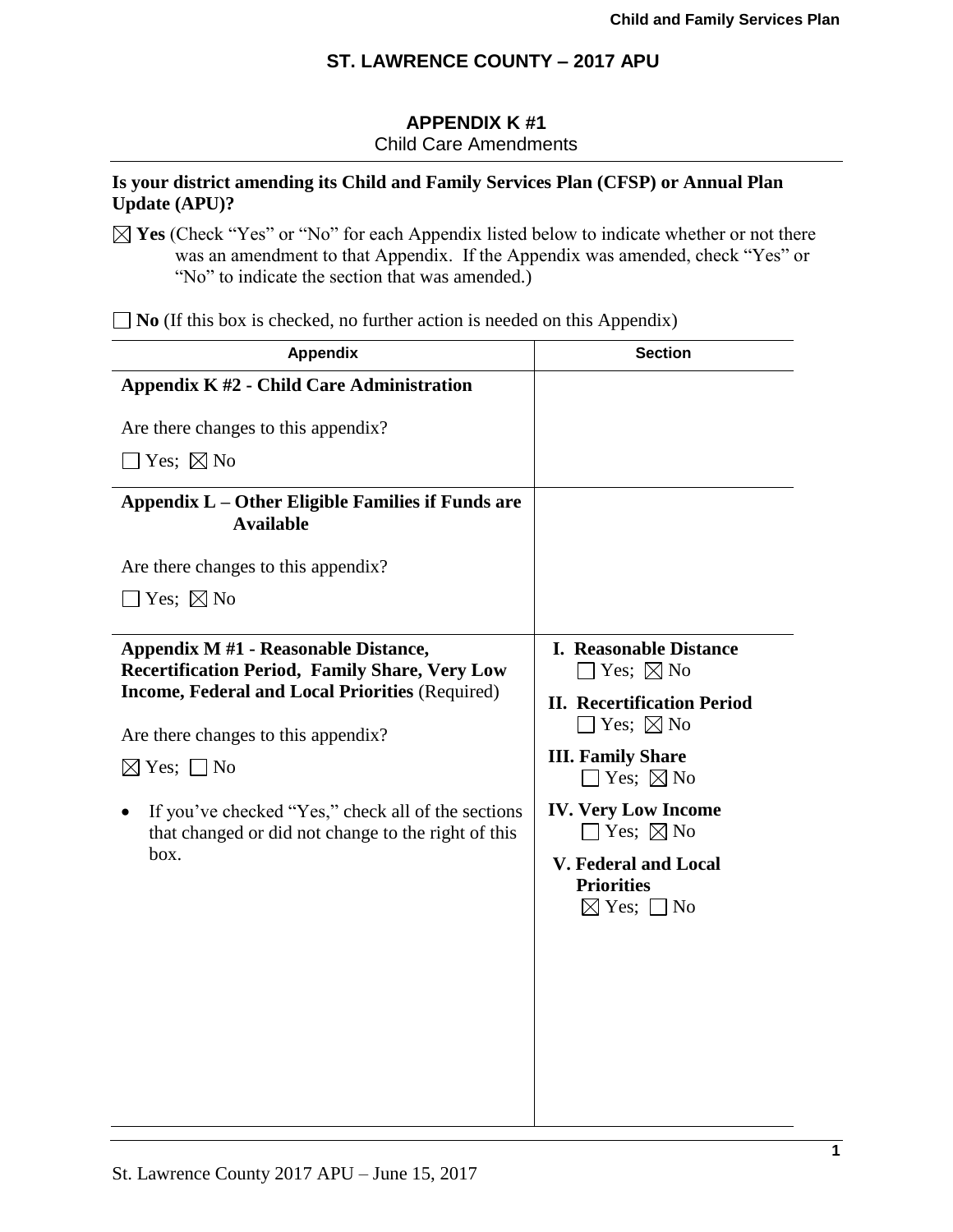| <b>Appendix</b>                                                                                                     | <b>Section</b>                                                                     |
|---------------------------------------------------------------------------------------------------------------------|------------------------------------------------------------------------------------|
| Appendix M #2 – Case Openings, Case Closings,<br>and Waiting List (Required)                                        | <b>I.</b> Case Openings<br>$\Box$ Yes; $\boxtimes$ No                              |
| Are there changes to this appendix?                                                                                 | <b>II.</b> Case Closings<br>$\boxtimes$ Yes; $\Box$ No                             |
| $\boxtimes$ Yes; $\Box$ No                                                                                          | <b>III. Waiting List</b>                                                           |
| If you have checked "Yes," check all of the<br>sections that changed or did not change to the<br>right of this box. | $\boxtimes$ Yes; $\Box$ No                                                         |
| Appendix $M#3$ – Fraud and Abuse Control<br><b>Activities and Inspections (Required)</b>                            | <b>I. Fraud and Abuse Control</b><br><b>Activities</b><br>$\exists$ Yes; $\Box$ No |
| Are there changes to this appendix?                                                                                 | <b>II.</b> Inspections                                                             |
| Yes; $\boxtimes$ No                                                                                                 | $\exists$ Yes; $\Box$ No                                                           |
| If you have checked "Yes," check all of the<br>sections that changed or did not change to the<br>right of this box. |                                                                                    |
| <b>Appendix <math>N -</math> District Options</b> (Required)                                                        |                                                                                    |
| Are there changes to this appendix?                                                                                 |                                                                                    |
| $\Box$ Yes; $\boxtimes$ No                                                                                          |                                                                                    |
| <b>Appendix O – Funding Set-Asides (Optional)</b>                                                                   |                                                                                    |
| Are there changes to this appendix?                                                                                 |                                                                                    |
| Yes; $\boxtimes$ No                                                                                                 |                                                                                    |
| <b>Appendix P - Title XX Child Care (Optional)</b>                                                                  |                                                                                    |
| Are there changes to this appendix?                                                                                 |                                                                                    |
| Yes; $\boxtimes$ No                                                                                                 |                                                                                    |
| Appendix Q - Additional Local Standards for<br><b>Child Care Providers (Optional)</b>                               |                                                                                    |
| Are there changes to this appendix?                                                                                 |                                                                                    |
| Yes; $\boxtimes$ No                                                                                                 |                                                                                    |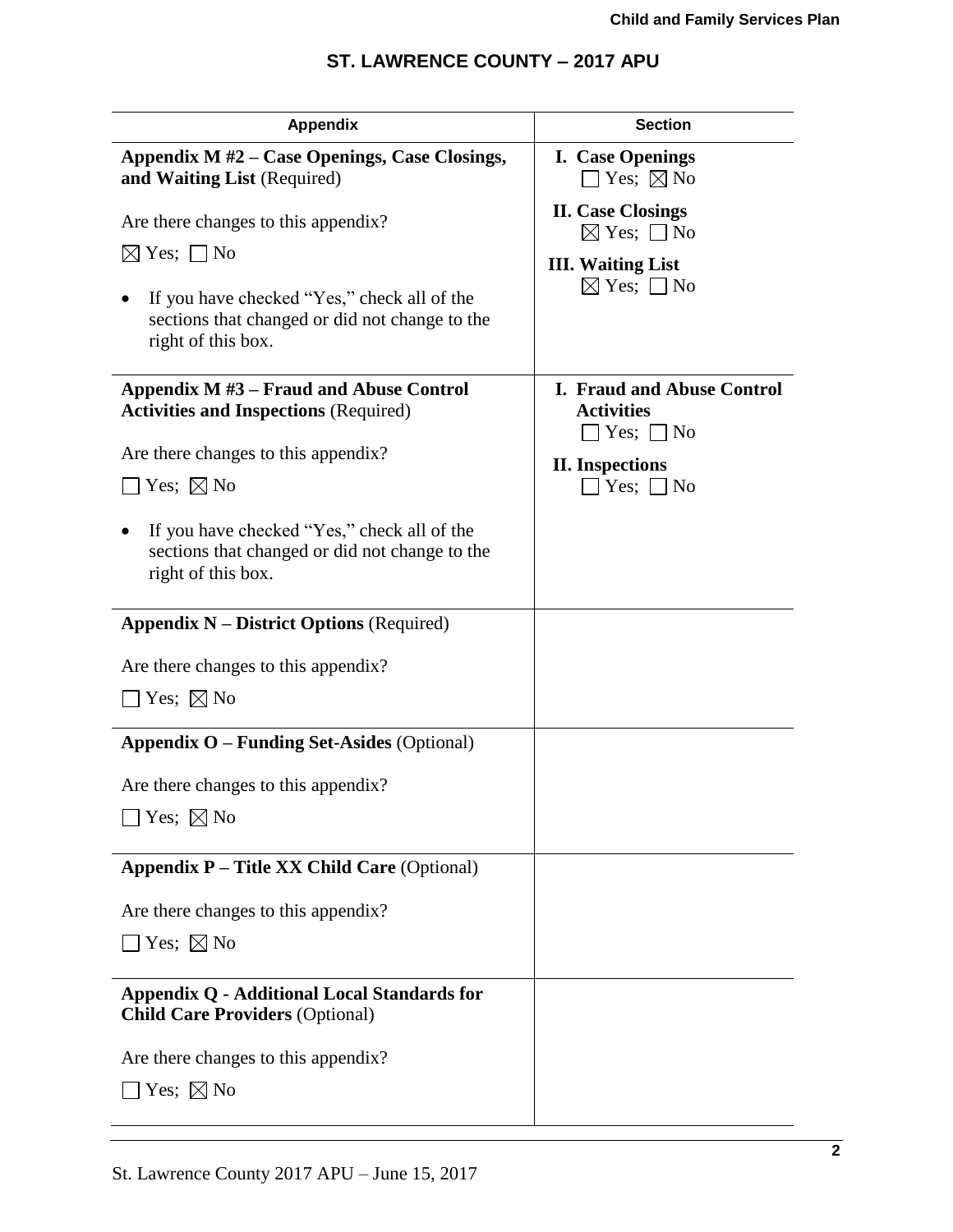| <b>Appendix</b>                                                                                                                                                                                                                                                                                                                                                               | <b>Section</b>                                                                                                                                                                                                                                                                                                               |
|-------------------------------------------------------------------------------------------------------------------------------------------------------------------------------------------------------------------------------------------------------------------------------------------------------------------------------------------------------------------------------|------------------------------------------------------------------------------------------------------------------------------------------------------------------------------------------------------------------------------------------------------------------------------------------------------------------------------|
| <b>Appendix R – Payment to Child Care Providers</b><br>for Absences (Optional)                                                                                                                                                                                                                                                                                                |                                                                                                                                                                                                                                                                                                                              |
| Are there changes to this appendix?                                                                                                                                                                                                                                                                                                                                           |                                                                                                                                                                                                                                                                                                                              |
| $\exists$ Yes; $\boxtimes$ No                                                                                                                                                                                                                                                                                                                                                 |                                                                                                                                                                                                                                                                                                                              |
| <b>Appendix S – Payment to Child Care Providers</b><br>for Program Closures (Optional)                                                                                                                                                                                                                                                                                        |                                                                                                                                                                                                                                                                                                                              |
| Are there changes to this appendix?                                                                                                                                                                                                                                                                                                                                           |                                                                                                                                                                                                                                                                                                                              |
| $\sqsupset$ Yes; $\boxtimes$ No                                                                                                                                                                                                                                                                                                                                               |                                                                                                                                                                                                                                                                                                                              |
| <b>Appendix T – Transportation, Differential</b><br><b>Payment Rates, Enhanced Market Rate for</b><br><b>Legally-Exempt Family and In-Home Providers,</b><br>and Sleep (Optional)<br>Are there changes to this appendix?<br>$\boxtimes$ Yes; $\Box$ No<br>If you have checked "Yes," check all of the<br>sections that changed or did not change to the<br>right of this box. | <b>I.</b> Transportation<br>$\Box$ Yes; $\boxtimes$ No<br><b>II. Differential Payment</b><br><b>Rates</b><br>$\boxtimes$ Yes; $\Box$ No<br><b>III. Enhanced Market Rate</b><br>for Legally-Exempt<br><b>Family and In-Home</b><br><b>Providers</b><br>$\square$ Yes; $\square$ No<br><b>IV.</b> Sleep<br>Yes; $\boxtimes$ No |
| Appendix U – Child Care Exceeding 24 Hours,<br><b>Child Care Services Unit, Waivers, and Breaks in</b><br><b>Activities</b> (Optional)<br>Are there changes to this appendix?<br>Yes; $\boxtimes$ No<br>If you have checked "Yes," check all of the<br>sections that changed or did not change to the<br>right of this box.                                                   | I. Child Care Exceeding 24<br><b>Hours</b><br>Yes; $\Box$ No<br><b>II. Child Care Services Unit</b><br>$\Box$ Yes; $\Box$ No<br><b>III.</b> Waivers<br>Yes; $\Box$ No<br><b>IV. Breaks in Activities</b><br>Yes; $\Box$ No                                                                                                   |
|                                                                                                                                                                                                                                                                                                                                                                               |                                                                                                                                                                                                                                                                                                                              |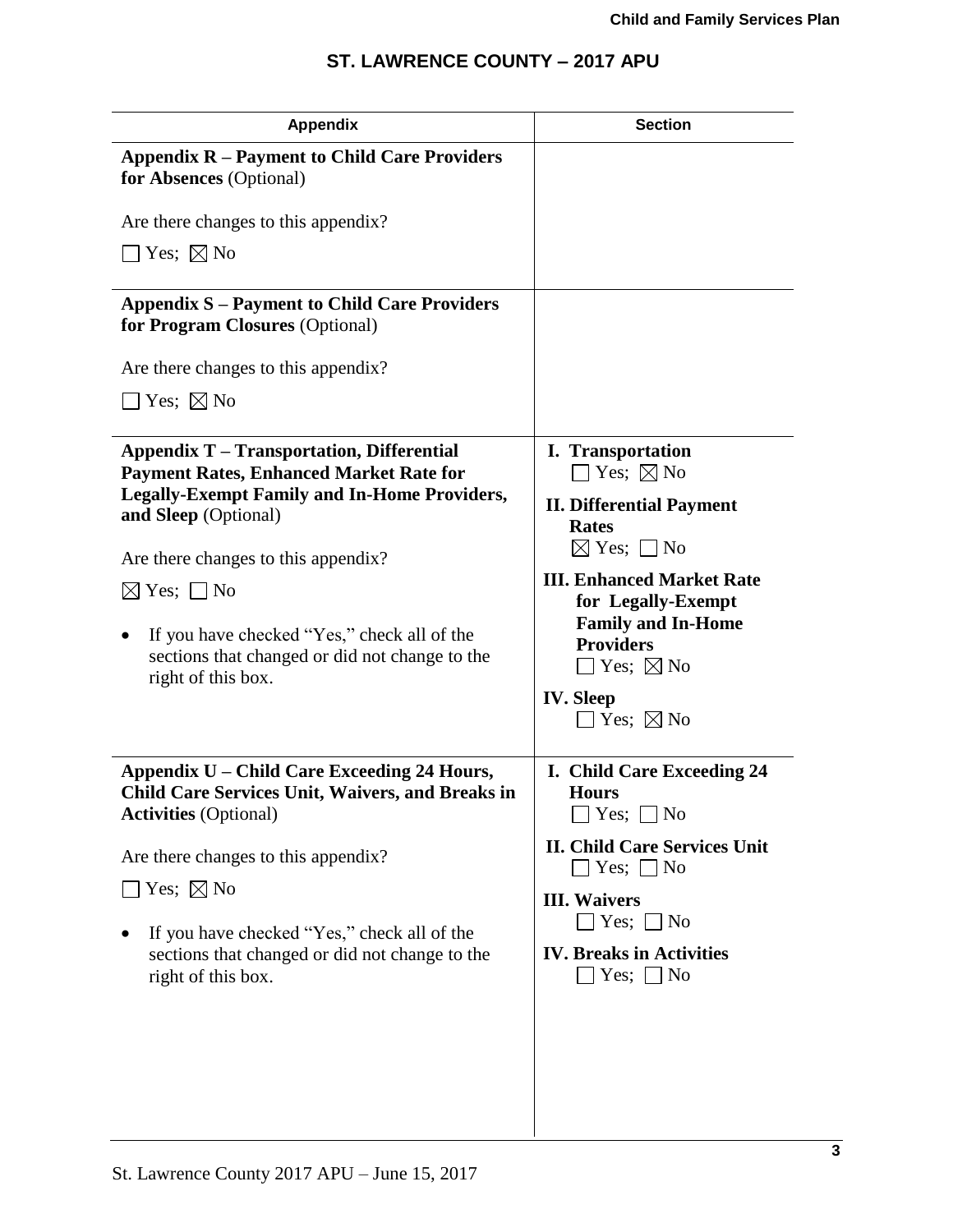# **APPENDIX K #2**

# Child Care Administration

| I. Describe how your district is organized to administer the child care program, including any<br>functions that are subcontracted to an outside agency. |
|----------------------------------------------------------------------------------------------------------------------------------------------------------|
| 1. Identify the unit that has primary responsibility for the administration of child care for:                                                           |
| a. Public Assistance Families: Accounting/Temporary Assistance                                                                                           |
| <b>b.</b> Transitioning Families: Accounting/Temporary Assistance                                                                                        |
| c. Income Eligible Families: Accounting/Temporary Assistance                                                                                             |
| <b>d.</b> Title XX: Accounting                                                                                                                           |
| 2. Provide the following information on the use of New York State Child Care Block Grant<br>(NYSCCBG) Funds.                                             |
| <b>a.</b> FFY 2015-2016 Rollover funds (available from the NYSCCBG                                                                                       |
|                                                                                                                                                          |
| c. Estimate of Flexible Funds for Family Services                                                                                                        |
|                                                                                                                                                          |
|                                                                                                                                                          |
|                                                                                                                                                          |
|                                                                                                                                                          |
| f. Subsidy<br>\$2,568,552.00                                                                                                                             |
|                                                                                                                                                          |
|                                                                                                                                                          |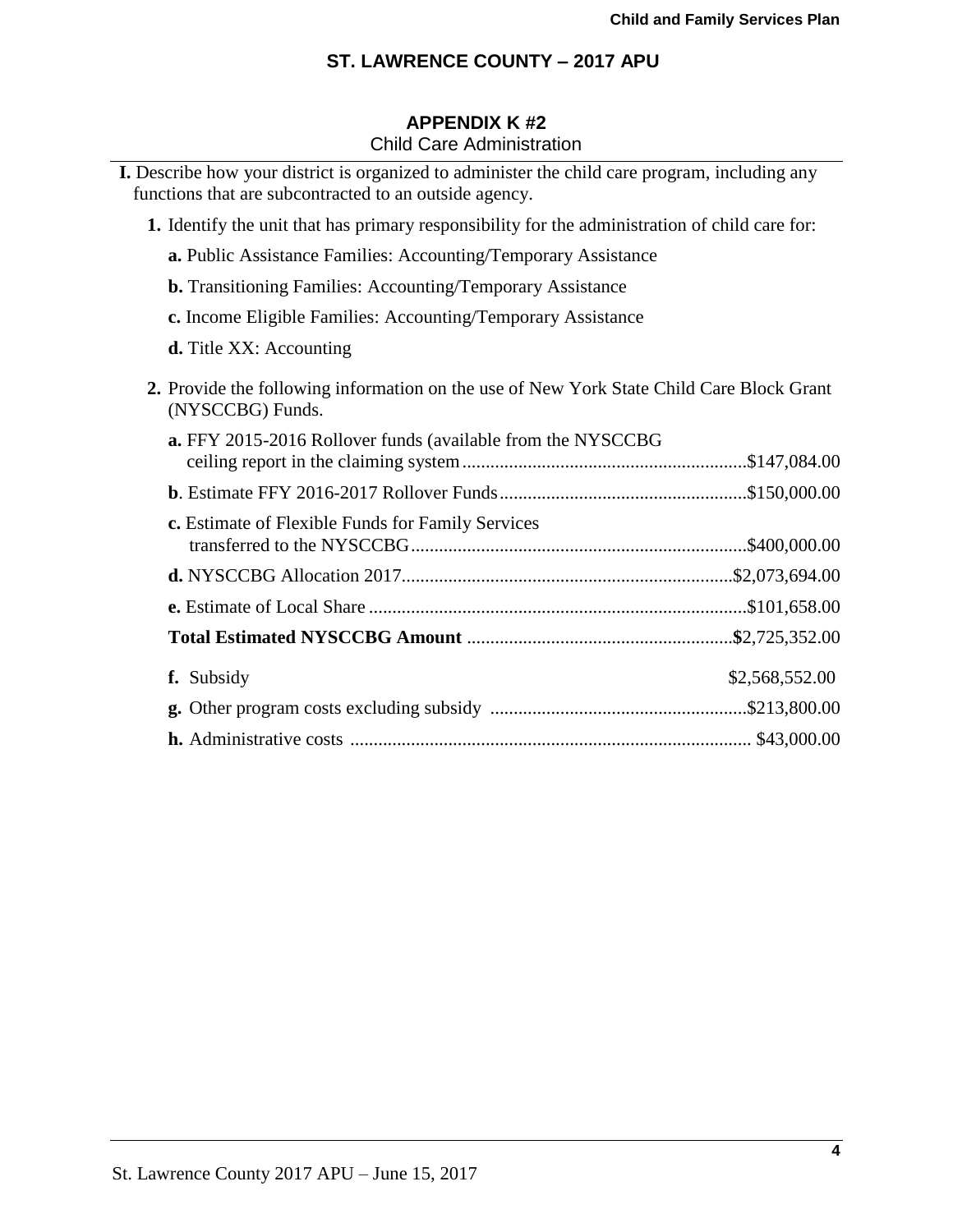**3.** Does your district have a contract or formal agreement with another organization to perform any of the following functions using the NYSCCBG?

| <b>Function</b>                                                                                                   | Organization                          | <b>Amount of Contract</b> |
|-------------------------------------------------------------------------------------------------------------------|---------------------------------------|---------------------------|
| Subsidy eligibility screening<br>a.                                                                               |                                       |                           |
| <b>b.</b> $\boxtimes$ Determining if legally-exempt<br>providers meet OCFS-approved<br>additional local standards | St. Lawrence<br>Child Care<br>Council |                           |
| c. $\boxtimes$ Assistance in locating care                                                                        | St. Lawrence<br>Child Care<br>Council |                           |
| <b>d.</b> $\bowtie$ Child care information systems                                                                | St. Lawrence<br>Child Care<br>Council |                           |
| Payment processing<br>$e_{\cdot}$                                                                                 |                                       |                           |
| Other, specify:                                                                                                   |                                       |                           |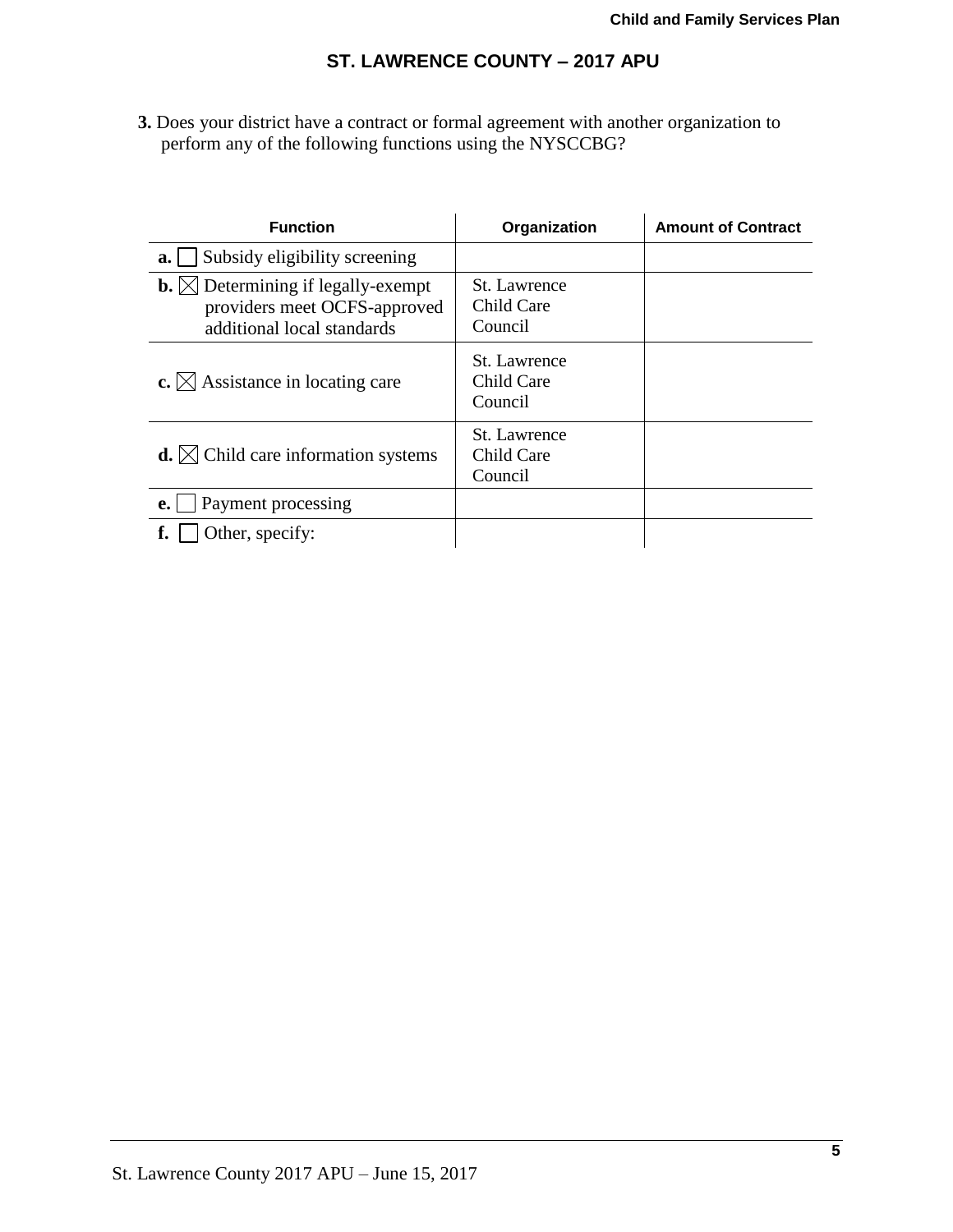# **APPENDIX L** Other Eligible Families if Funds are Available (Required)

**I.** Listed below are the optional categories of eligible families that your district can include as part of its County Plan. Select any categories your district wants to serve using the NYSCCBG funds and describe any limitations associated with the category.

| <b>Optional Categories</b>                                                                                                                                                           | Option                            | <b>Limitations</b>                                                                                                                                         |
|--------------------------------------------------------------------------------------------------------------------------------------------------------------------------------------|-----------------------------------|------------------------------------------------------------------------------------------------------------------------------------------------------------|
| 1. Public Assistance (PA) families participating in an<br>approved activity in addition to their required<br>work activity.                                                          | $\boxtimes$ Yes<br>N <sub>o</sub> |                                                                                                                                                            |
| 2. PA families or families with incomes up to 200% of<br>the State Income Standard when child care services<br>are needed for the child to be protected because the<br>caretaker is: |                                   |                                                                                                                                                            |
| a) participating in an approved substance abuse<br>treatment program                                                                                                                 | $\boxtimes$ Yes<br>$\neg$ No      | The emergency and need<br>for care must be reviewed<br>by the case<br>manager/supervisor.                                                                  |
| <b>b</b> ) homeless                                                                                                                                                                  | $\boxtimes$ Yes<br>N <sub>o</sub> |                                                                                                                                                            |
| c) a victim of domestic violence and participating<br>in an approved activity                                                                                                        | Yes<br>$\neg$ No                  |                                                                                                                                                            |
| <b>d</b> ) in an emergency situation of short duration                                                                                                                               | $\boxtimes$ Yes<br>N <sub>o</sub> |                                                                                                                                                            |
| 3. Families with an open child protective services<br>case when child care is needed to protect the child.                                                                           | $\boxtimes$ Yes<br>$\neg$ No      | Recommendations need to<br>be received from CPS<br>caseworkers and approved<br>by CPS supervisory staff<br>that care is necessary in this<br>circumstance. |
| 4. Families with incomes up to 200% of the State<br>Income Standard when child care services are<br>needed for the child to be protected because the<br>child's caretaker:           |                                   |                                                                                                                                                            |
| a) is physically or mentally incapacitated                                                                                                                                           | $\boxtimes$ Yes<br>N <sub>o</sub> | With proper<br>documentation and at<br>the discretion of the<br>case manager/<br>supervisor.                                                               |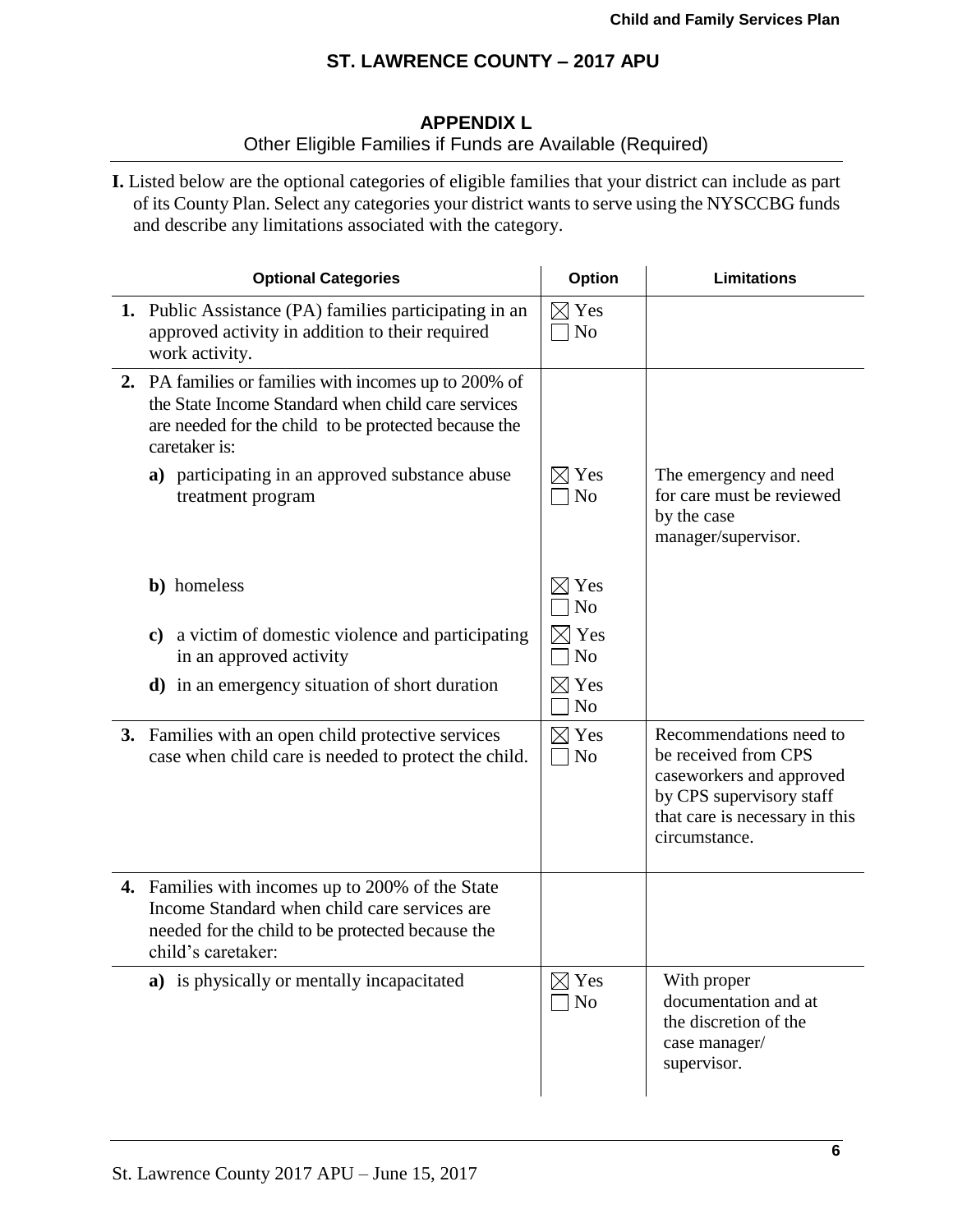|    |               | <b>Optional Categories</b>                                                                                                                                                                                                                                                                                                                                                            | Option                            | <b>Limitations</b>                                                                                                                                           |
|----|---------------|---------------------------------------------------------------------------------------------------------------------------------------------------------------------------------------------------------------------------------------------------------------------------------------------------------------------------------------------------------------------------------------|-----------------------------------|--------------------------------------------------------------------------------------------------------------------------------------------------------------|
|    |               | b) has family duties away from home                                                                                                                                                                                                                                                                                                                                                   | $\boxtimes$ Yes<br>$\Box$ No      | With proper documentation<br>and at the discretion of the<br>case manager/supervisor.                                                                        |
|    |               | 5. Families with incomes up to 200% of the State<br>Income Standard when child care services are<br>needed for the child's caretaker to actively seek<br>employment for a period up to six months. Child<br>care services will be available only for the portion<br>of the day the family is able to document is<br>directly related to the caretaker engaging in such<br>activities. | $\boxtimes$ Yes<br>$\Box$ No      | Documentation with proof<br>of arrival and departure<br>times, date, contact<br>person, original signature<br>and dated, 5 hours per<br>week up to 6 months. |
|    |               | <b>6.</b> PA families where a sanctioned parent or caretaker<br>relative is participating in unsubsidized<br>employment, earning wages at a level equal to or<br>greater than the minimum amount under law.                                                                                                                                                                           | $\boxtimes$ Yes<br>$\Box$ No      |                                                                                                                                                              |
| 7. |               | Families with incomes up to 200% of the State<br>Income Standard when child care services are<br>needed for the child's caretaker to participate in:                                                                                                                                                                                                                                  |                                   |                                                                                                                                                              |
|    |               | a) a public or private educational facility<br>providing a standard high school curriculum<br>offered by or approved by the local school<br>district                                                                                                                                                                                                                                  | $\boxtimes$ Yes<br>$\neg$ No      |                                                                                                                                                              |
|    |               | <b>b</b> ) an education program that prepares an<br>individual to obtain a NYS High School<br>equivalency diploma                                                                                                                                                                                                                                                                     | $\boxtimes$ Yes<br>N <sub>o</sub> |                                                                                                                                                              |
|    | $\mathbf{c})$ | a program providing basic remedial education<br>in the areas of reading, writing, mathematics,<br>and oral communications for individuals<br>functioning below the ninth month of the<br>eighth grade level                                                                                                                                                                           | $\boxtimes$ Yes<br>No             |                                                                                                                                                              |
|    | d)            | a program providing literacy training designed<br>to help individuals improve their ability to read<br>and write                                                                                                                                                                                                                                                                      | $\boxtimes$ Yes<br>$\Box$ No      |                                                                                                                                                              |
|    | $\bf e)$      | an English as a second language (ESL)<br>instructional program designed to develop skills<br>in listening, speaking, reading, and writing the<br>English language for individuals whose primary<br>language is other than English                                                                                                                                                     | $\boxtimes$ Yes<br>$\neg$ No      |                                                                                                                                                              |
|    | f             | a two-year full-time degree granting program<br>at a community college, a two-year college, or                                                                                                                                                                                                                                                                                        | $\boxtimes$ Yes<br>No             |                                                                                                                                                              |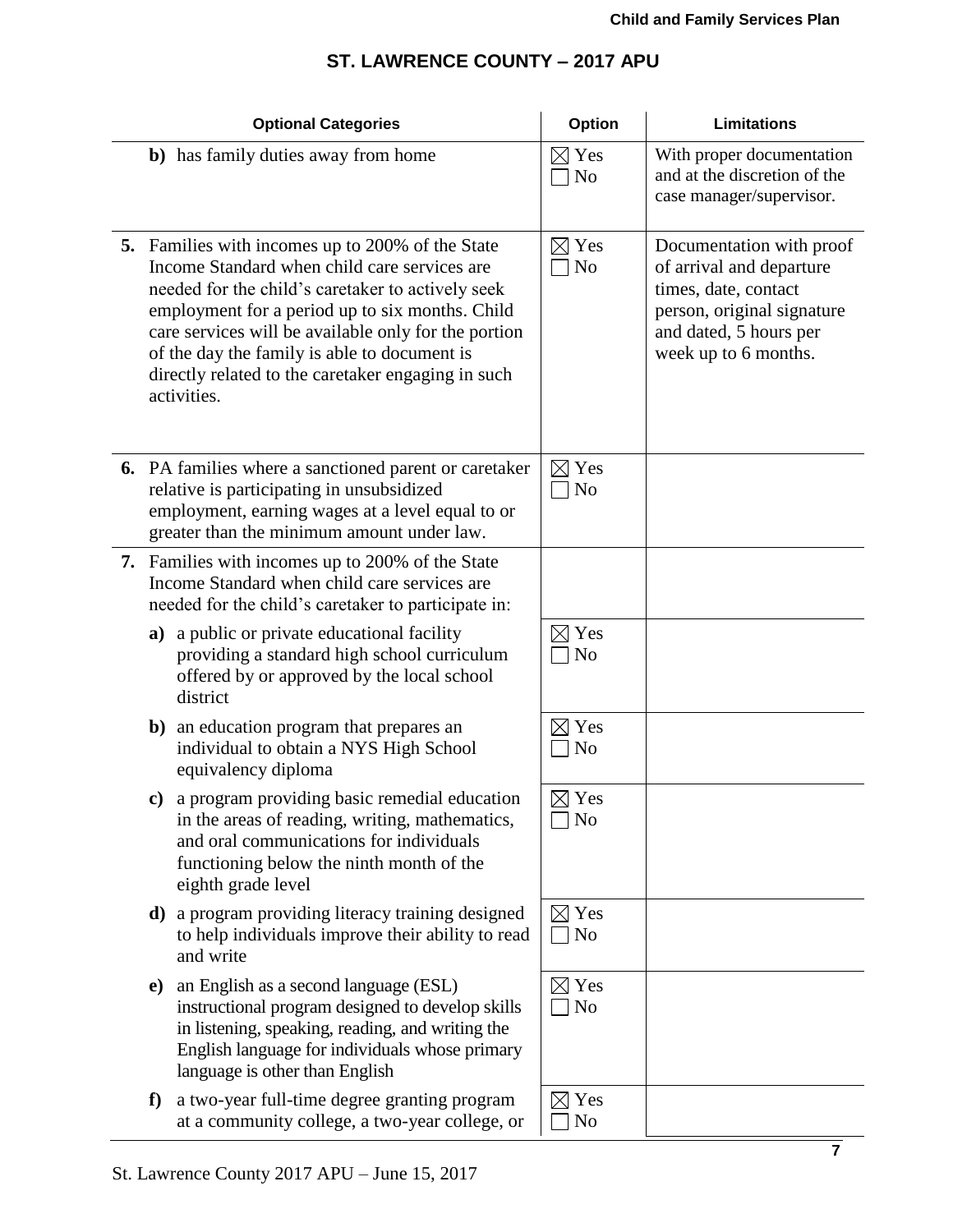| <b>Optional Categories</b>                                                                                                                                                                                                                                                                                                                                                                                                                                                                                                                                                                                      | Option                            | <b>Limitations</b> |
|-----------------------------------------------------------------------------------------------------------------------------------------------------------------------------------------------------------------------------------------------------------------------------------------------------------------------------------------------------------------------------------------------------------------------------------------------------------------------------------------------------------------------------------------------------------------------------------------------------------------|-----------------------------------|--------------------|
| an undergraduate college with a specific<br>vocational goal leading to an associate's<br>degree or certificate of completion                                                                                                                                                                                                                                                                                                                                                                                                                                                                                    |                                   |                    |
| a training program, which has a specific<br>g)<br>occupational goal and is conducted by an<br>institution other than a college or university<br>that is licensed or approved by the State<br><b>Education Department</b>                                                                                                                                                                                                                                                                                                                                                                                        | $\boxtimes$ Yes<br>N <sub>o</sub> |                    |
| <b>h</b> ) a prevocational skill training program such as a<br>basic education and literacy training program                                                                                                                                                                                                                                                                                                                                                                                                                                                                                                    | $\boxtimes$ Yes<br>N <sub>o</sub> |                    |
| i) a demonstration project designed for<br>vocational training or other project approved<br>by the Department of Labor<br>Note: The caretaker must complete the selected<br>programs listed under Section 7 above within 30<br>consecutive calendar months. The caretaker cannot<br>enroll in more than one program.                                                                                                                                                                                                                                                                                            | $\boxtimes$ Yes<br><b>No</b>      |                    |
| 8. PA recipients or low-income families with<br>incomes up to 200% of the State Income Standard<br>who are satisfactorily participating in a two-year<br>program other than one with a specific vocational<br>sequence (leading to an associate's degree or<br>certificate of completion and that is reasonably<br>expected to lead to an improvement in the<br>caretaker's earning capacity) as long as the<br>caretaker is also working at least 17½ hours per<br>week. The caretaker must demonstrate his or her<br>ability to successfully complete the course of<br>study.                                 | $\boxtimes$ Yes<br>N <sub>o</sub> |                    |
| 9. PA recipients or low-income families with<br>incomes up to 200% of the State Income Standard<br>who are satisfactorily participating in a two-year<br>college or university program (other than one with<br>a specific vocational sequence) leading to an<br>associate's degree or a certificate of completion<br>that is reasonably expected to lead to an<br>improvement in the caretaker's earning capacity as<br>long as the caretaker is also working at least $17\frac{1}{2}$<br>hours per week. The caretaker must demonstrate<br>his or her ability to successfully complete the<br>course of study. | $\boxtimes$ Yes<br>$\Box$ No      |                    |
| 10. PA recipients or low-income families with<br>incomes up to 200% of the State Income Standard<br>who are satisfactorily participating in a four-year                                                                                                                                                                                                                                                                                                                                                                                                                                                         | $\boxtimes$ Yes<br>N <sub>o</sub> |                    |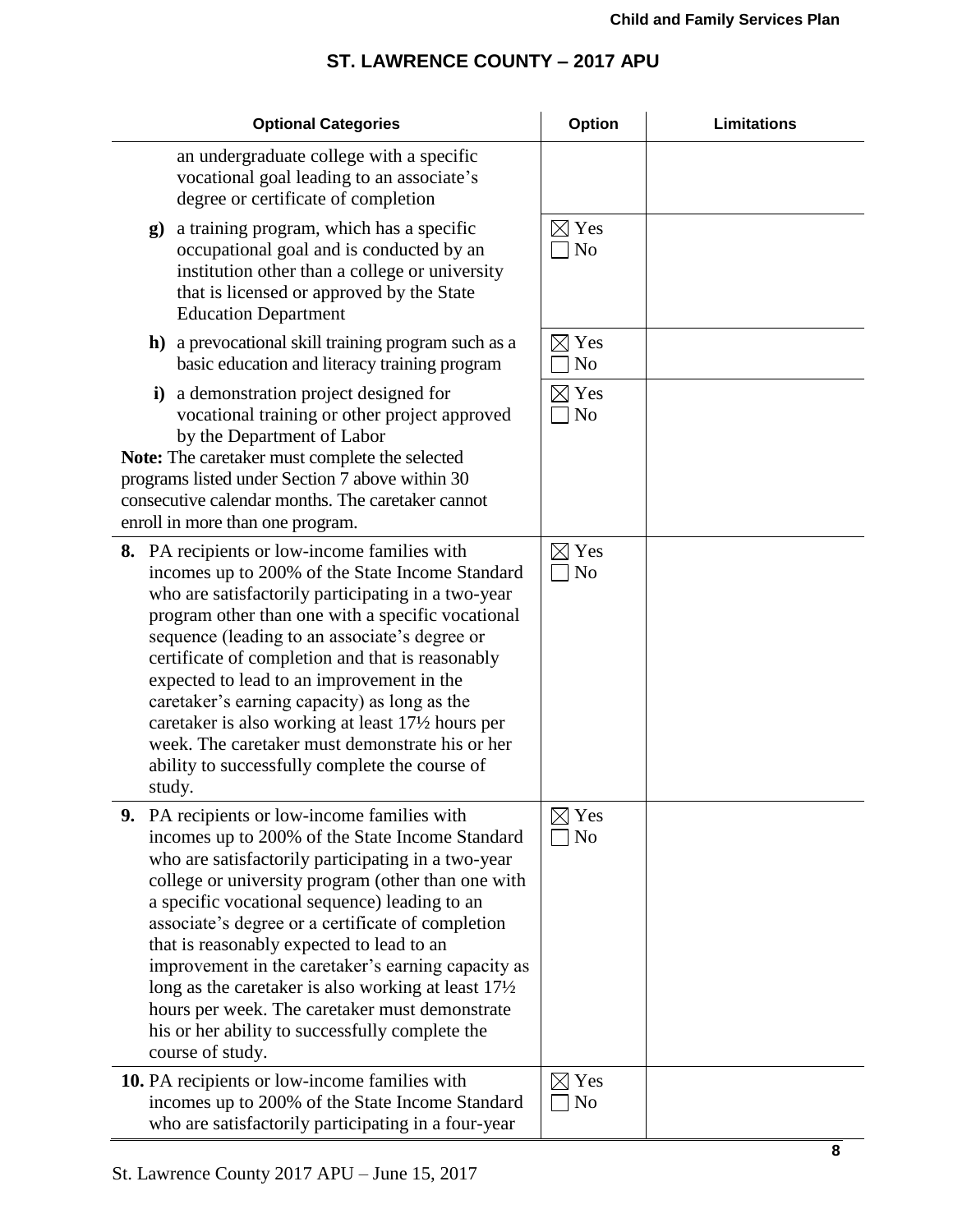| <b>Optional Categories</b>                                                                                                                                                                                                                                                                                                                                                                                                                                                                                                                                                                        | Option                | Limitations |
|---------------------------------------------------------------------------------------------------------------------------------------------------------------------------------------------------------------------------------------------------------------------------------------------------------------------------------------------------------------------------------------------------------------------------------------------------------------------------------------------------------------------------------------------------------------------------------------------------|-----------------------|-------------|
| college or university program leading to a<br>bachelor's degree and that is reasonably expected<br>to lead to an improvement in the caretaker's<br>earning capacity as long as the caretaker is also<br>working at least 17½ hours per week. The<br>caretaker must demonstrate his or her ability to<br>successfully complete the course of study.                                                                                                                                                                                                                                                |                       |             |
| 11. Families with incomes up to the 200% of the State<br>Income Standard when child care services are<br>needed for the child's caretaker to participate in a<br>program to train workers in an employment field<br>that currently is or is likely to be in demand in the<br>future, if the caretaker documents that he or she is<br>a dislocated worker and is currently registered in<br>such a program, provided that child care services<br>are only used for the portion of the day the<br>caretaker is able to document is directly related to<br>the caretaker engaging in such a program. | Yes<br>N <sub>0</sub> |             |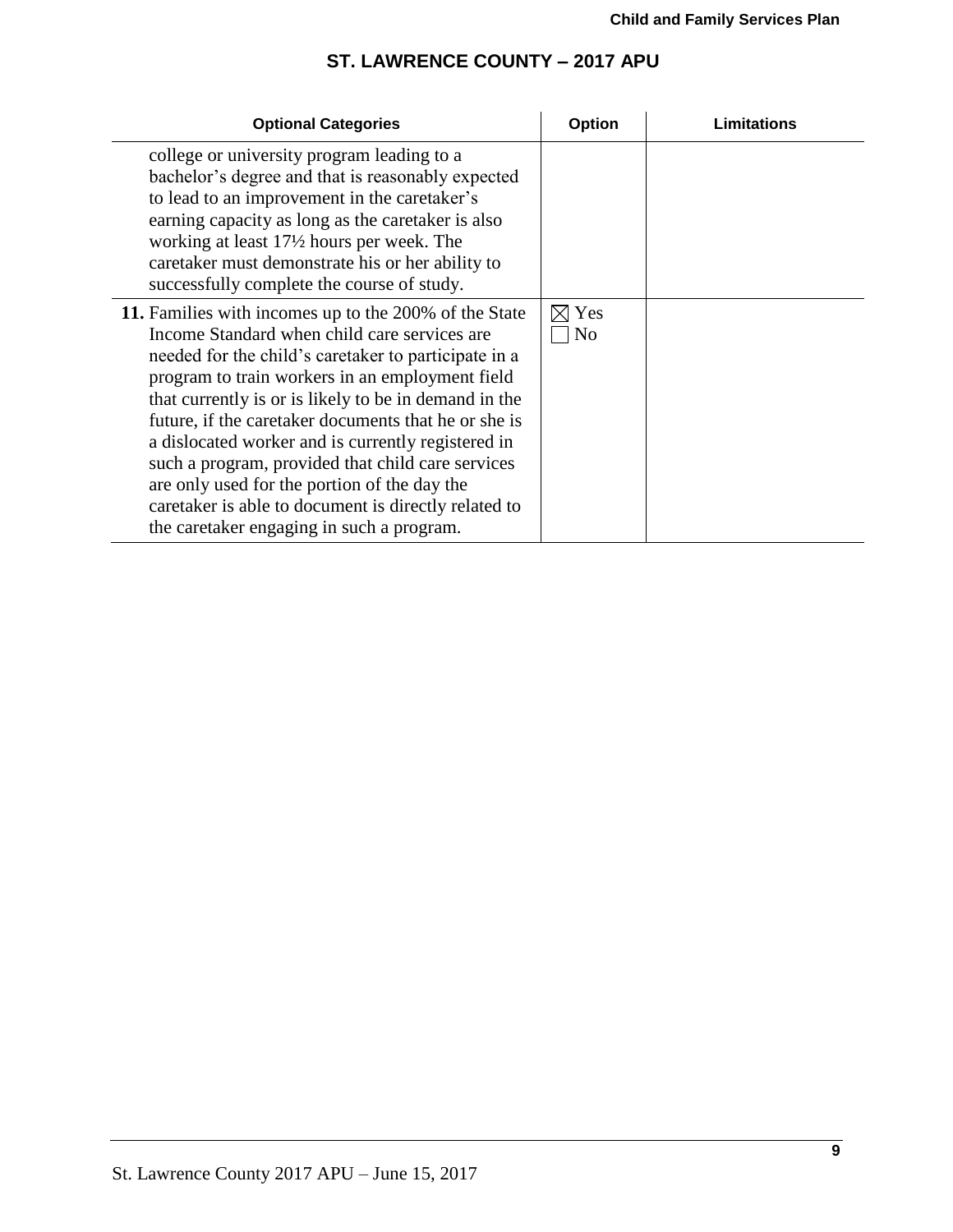### **APPENDIX M #1**

Reasonable Distance, Recertification Period, Family Share, Very Low Income, Federal and Local Priorities (Required)

#### **I. Reasonable Distance**

 Define "reasonable distance" based on community standards for determining accessible child care.

**1.** The following defines "reasonable distance": 20 miles

**2.** Describe any steps/consultations made to arrive at your definition: The distance is determined by the distance from child care to the activity. Extension to travel time is available with written request and verification of travel time.

#### **II. Recertification Period**

The district's recertification period for low income child care cases is every (select one):

 $\boxtimes$  six months  $\Box$  twelve months

#### **III. Family Share**

"Family Share" is the weekly amount paid towards the costs of the child care services by the child's parent or caretaker. Your district must select a family share percentage from 10% to 35% to use in calculating the amount of family share. The weekly family share of child care costs is calculated by applying the family share percentage against the amount of the family's annual gross income that is in excess of the State Income Standard divided by 52.

Family Share Percentage selected by the district 15%.

**Note:** *The family share percentage selected here must match the percentage entered in the Program Matrix in the Welfare Management System (WMS).*

#### **IV. Very Low Income**

Define "very low income" as it is used in determining priorities for child care benefits.

**"**Very Low Income" is defined as 200% of the State Income Standard.

#### **V. Federal and Local Priorities**

- **1.** The district must rank the federally mandated priorities. Cases that are ranked 1 have the highest priority for receiving child care assistance. These rankings apply to case closings and case openings.
	- **a.** Very low income as defined in Section IV:  $\Box$  Rank 1  $\Box$  Rank 2  $\Box$  Rank 3
	- **b.** Families with incomes up to 200% of the State Income Standard that have a child with special needs and a need for child care:  $\Box$  Rank 1  $\Box$  Rank 2  $\boxtimes$  Rank 3
	- **c.** Families with incomes up to 200% of the State Income Standard that are experiencing homelessness:  $\boxtimes$  Rank 1  $\Box$  Rank 2  $\Box$  Rank 3
- **2.** Does the district have local priorities?
	- $\Box$  Yes  $\boxtimes$  No

If yes, list below and rank beginning with Rank 4.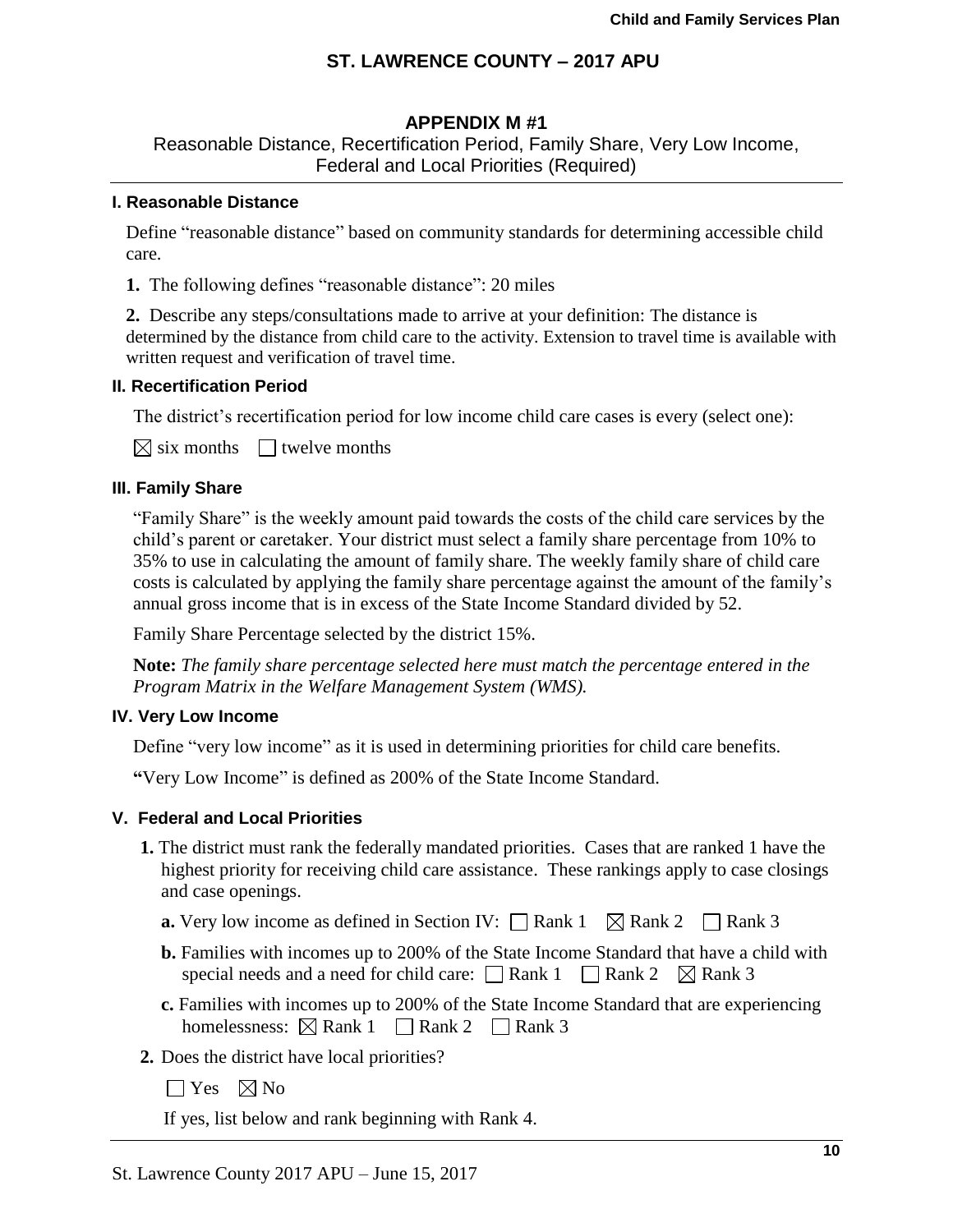## **APPENDIX M #2**

Case Openings, Case Closings, and Waiting List (Required)

### **I. Case Openings When Funds Are Limited**

If a social services district does not have sufficient funds to provide child care services to all families who are applying, the district may decide to open certain categories of families as funds become available. The district must open federal priorities first. If the district identified local priorities, they must be opened next. **After the federal and local priorities**, identify the basis upon which the district will open cases if funds become available. Check only **ONE** of the options listed below and describe the process for opening.

#### **1.** Open based on **FIRST COME, FIRST SERVED**.

**2.**  $\boxtimes$  Open based on **INCOME**. Check one of the boxes below:

 $\boxtimes$  The district will open cases starting from the lowest income to the highest income.

The district will open cases based on income bands, starting from the lowest income band to the highest income band. List the income bands, starting from the band that will be opened first:

#### **3.** Open based on **CATEGORY OF FAMILY**.

List below the remaining category 2 and 3 families included in 18 NYCRR §415.2(a)(2) and 18 NYCRR  $§415.2(a)(3)$  that are not federal or local priorities in the order they will be opened first.

## **4.** Open based on **INCOME AND CATEGORY OF FAMILY**.

List below the incomes (from lowest to highest income) or income bands (from lowest income band to highest income band), and the remaining category 2 and 3 families included in 18 NYCRR  $\S 415.2(a)(2)$  and 18 NYCRR  $\S 415.2(a)(3)$  that are not federal or local priorities in the order they will be opened first.

#### **5.** Open based on **OTHER CRITERIA**.

Describe the criteria the district will use to select cases to be opened: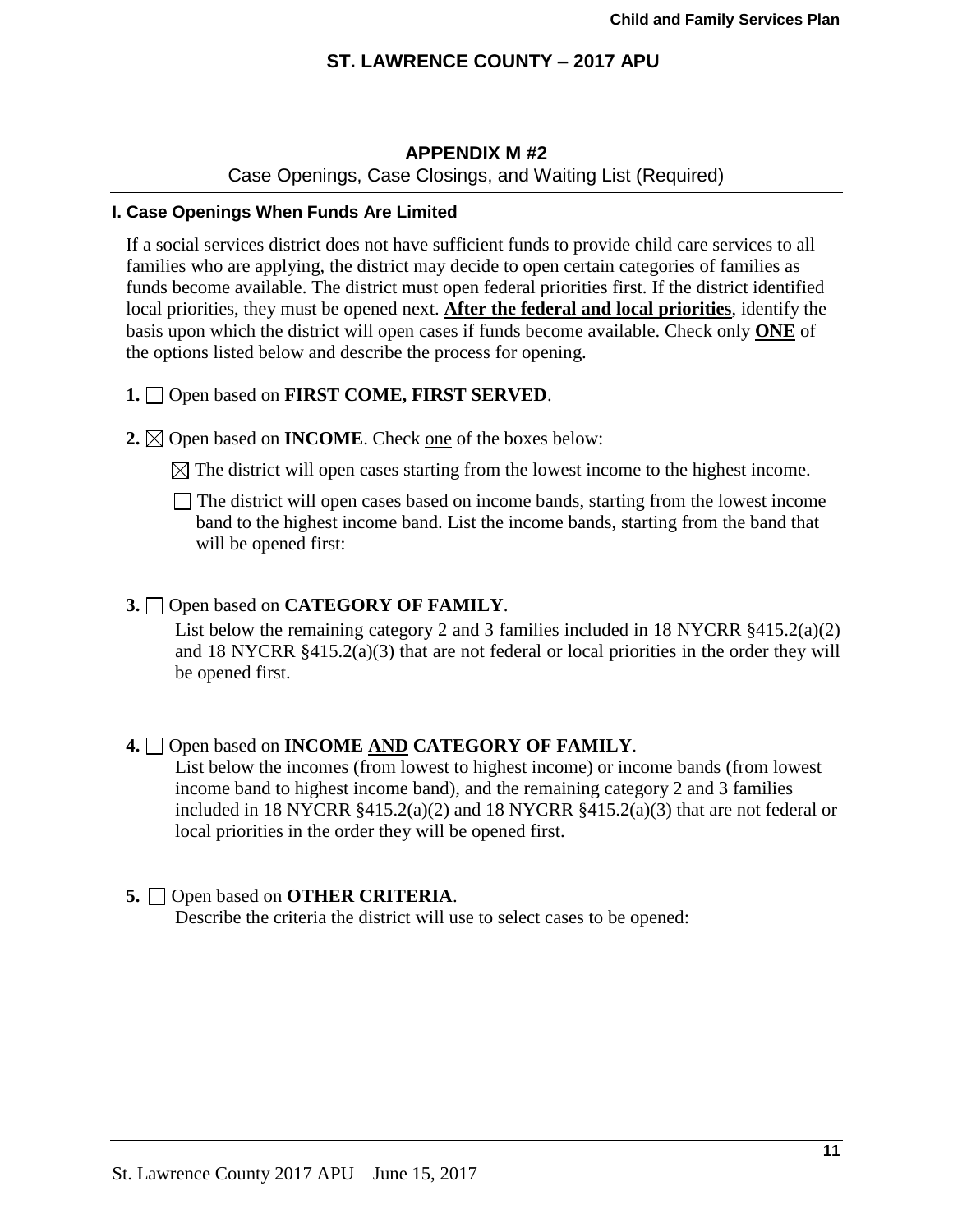### **II. Case Closings When Sufficient Funds Are Not Available**

 If a social services district does not have sufficient funds to continue to provide child care assistance to all families in its current caseload, the district may decide to discontinue child care assistance to certain categories of families. The district must close federal priorities last. If the district identified local priorities, they must be closed next to last. **After the federal and local priorities**, describe the basis upon which the district will close cases if sufficient funds are not available.

**If no priorities are established beyond the federally mandated priorities** and all funds are committed, case closings for families that are not eligible under a child care guarantee and are not under a federally mandated priority must be based on the length of time they have received services (must choose #1 below).

Check only **one** of the options for closing listed below and describe the process for closing.

- **1.** □ Close based on **AMOUNT OF TIME** receiving child care services. Check one of the boxes below:
	- $\Box$  The district will close cases starting from the shortest time receiving child care services to the longest time.

 $\Box$  The district will close cases starting from the longest time receiving child care services to the shortest time.

## **2.** Close based on **INCOME**.

Check one of the boxes below:

 $\boxtimes$  The district will close cases starting from the highest income to the lowest income.

 $\Box$  The district will close cases based on income bands, starting from the highest income band to the lowest income band. List the income bands starting from the band that will be closed first:

### **3.** Close based on **CATEGORY OF FAMILY**.

List the category 2 and 3 families included in 18 NYCRR §415.2(a) that are not federal or local priorities in the order they will be closed.

## **4.** Close based on **INCOME AND CATEGORY OF FAMILY**.

List below the incomes (from the highest to lowest income) or income bands (from the highest income band to the lowest income band), and the category 2 and 3 families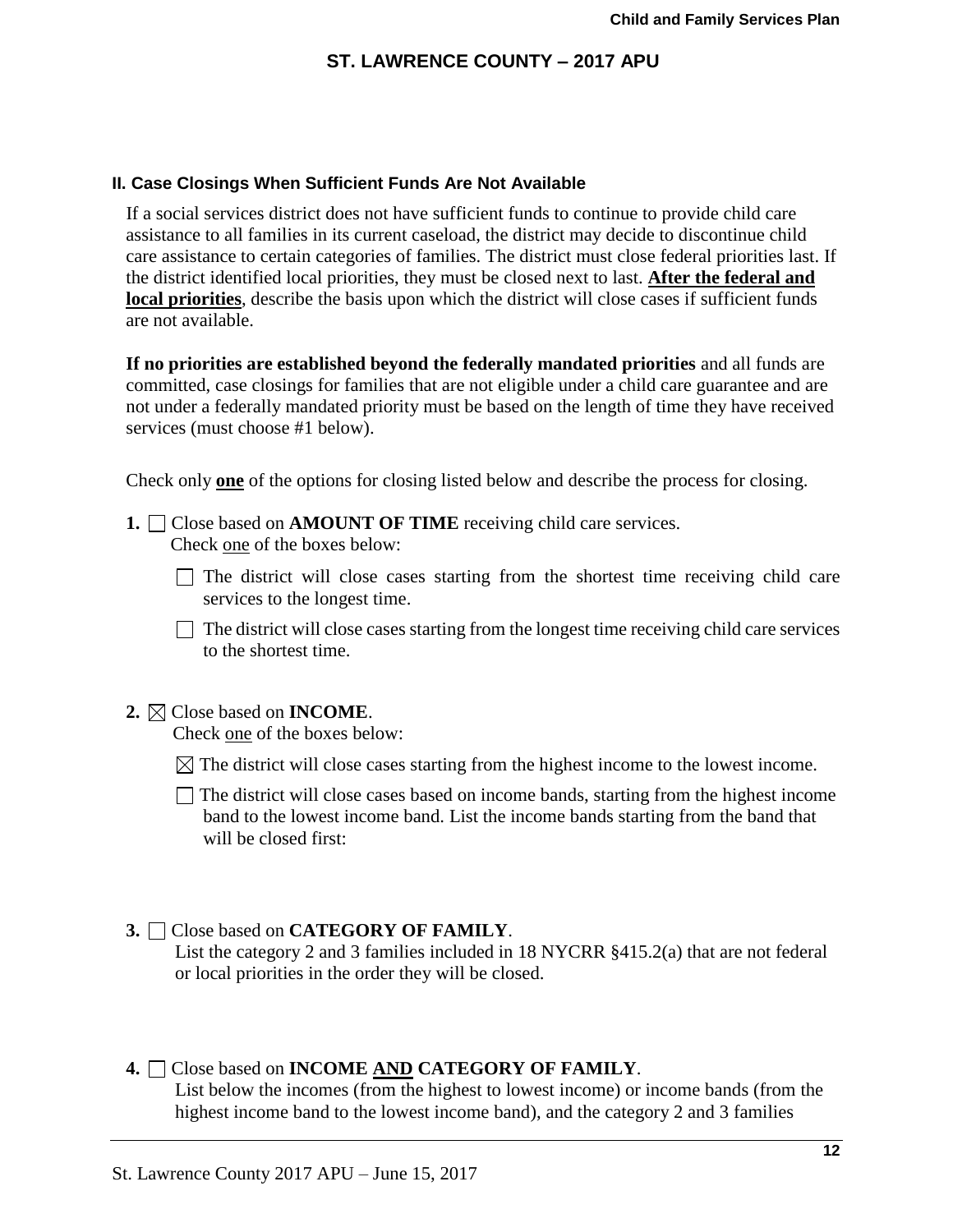included in 18 NYCRR §415.2(a) that are not federal or local priorities in the order they will be closed.

# **5.** Close based on **OTHER CRITERIA**.

Describe the criteria the district will use to select cases to be closed:

## **III. Waiting List**

The district will establish a waiting list when there are not sufficient funds to open all eligible cases.

 $\boxtimes$  No.

□ Yes.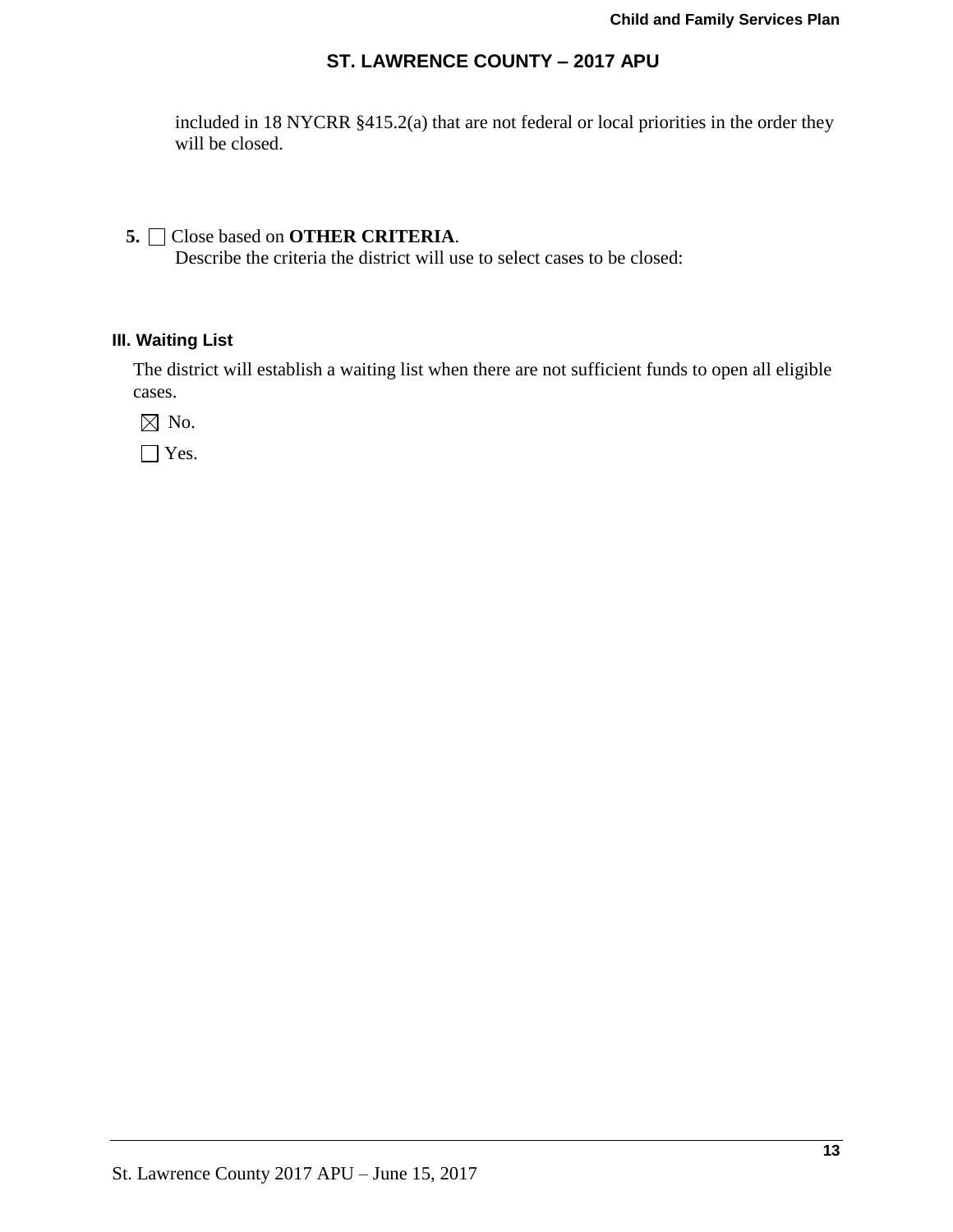## **APPENDIX M #3**

Fraud and Abuse Control Activities and Inspections (Required)

### **I. Fraud and Abuse Control Activities**

**1.** Describe below the criteria the district will use to determine which child care subsidy applications suggest a higher than acceptable risk for fraudulent or erroneous child care subsidy payments in addition to procedures for referring such applications to the district's front-end detection system.

### **The district will use the FEDS Plan completed by Liz Thomas of the Fraud Unit. FEDS Indicators:**

- **1) Application is inconsistent with prior case information**
- **2) Prior history of denial, case closing or overpayment resulting from an investigation**

**3) Landlord does not verify household composition or provides information inconsistent with application** 

**4) No absent parent information or information is inconsistent with application** 

**5) Child Care Provider lives in the same household as child** 

 **6) Self-employment or paid off the books or odd jobs for cash.** 

**2.** Describe the sampling methodology used to determine which cases will require verification of an applicant's or recipient's continued need for child care, including, as applicable, verification of participation in employment, education, or other required activities.

**St. Lawrence County has a 6-month recertification process and looks at 100% of the low income cases and verifies the continued need for child care by obtaining pay stubs, statements from employers, and school schedules.** 

**3.** Describe the sampling methodology used to determine which providers of subsidized child care services will be reviewed for the purpose of comparing the child care provider's attendance forms for children receiving subsidized child care services with any Child and Adult Care Food Program inspection forms to verify that child care was actually provided on the days listed on the attendance forms.

**St. Lawrence County has child care providers that participate in CACFP (the actual number fluctuates as new providers participate and others leave CACFP). The Child Care Council has agreed to randomly select 4 providers per month; if the provider has previously been selected or does not care for subsidized children they will not be included in the sample. The Child Care Council will determine the last time a CACFP inspection was completed and the subsidized children seen at that inspection. The subsidized children's name will be compared with the subsidy attendance forms submitted by the provider, to the district, to verify that child care was actually provided on the days listed on the attendance forms. The council will give the results to the district. The district will follow up with any inconsistencies.** 

**II. Inspections of Child Care Provider Records and Premises**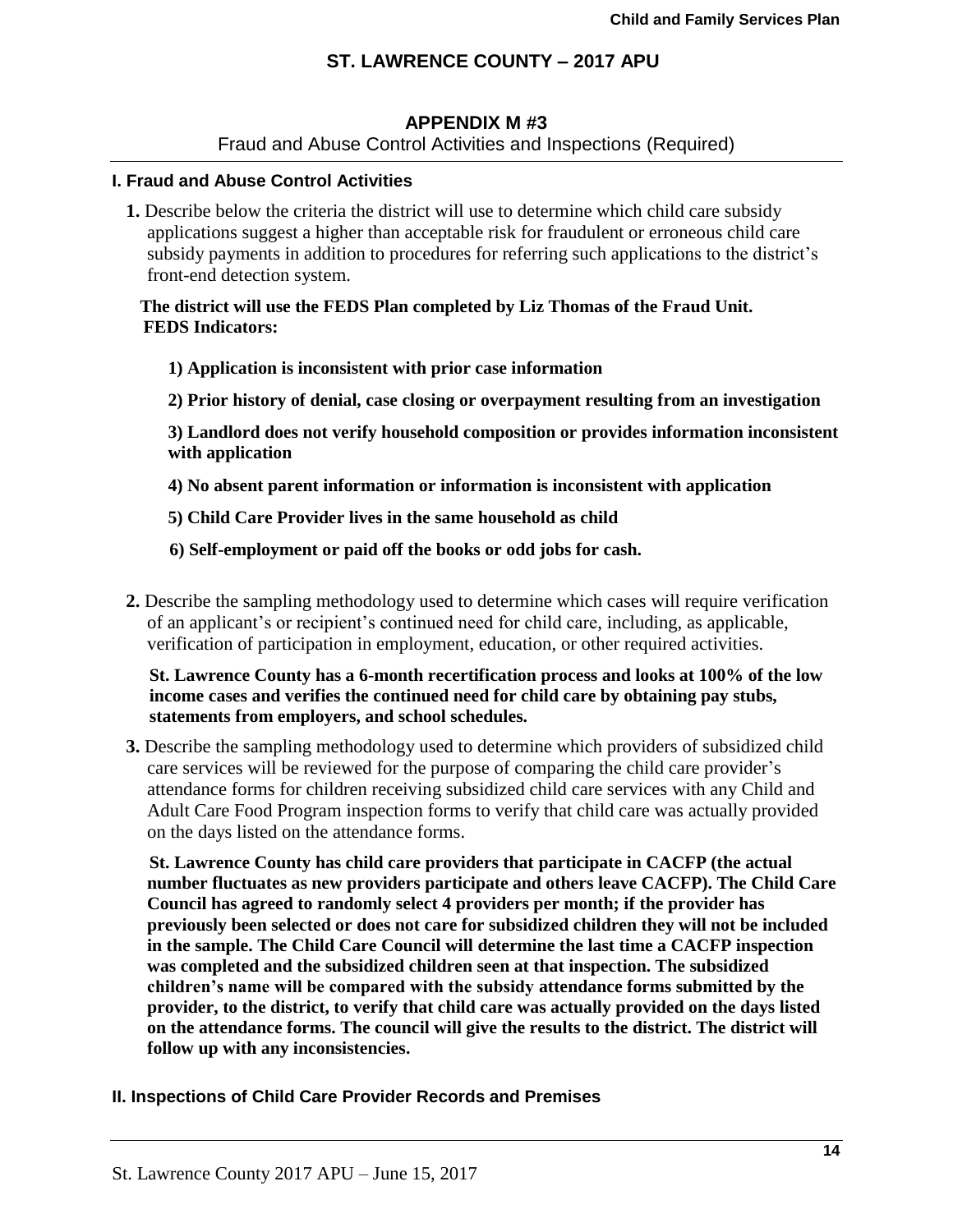The district may choose to make announced or unannounced inspections of the records and premises of any provider/program that provides child care for subsidized children for the purpose of determining whether the child care provider is in compliance with applicable laws and regulations and any additional requirements imposed on such a provider by the social services district per 18 NYCRR §415.4(h)(3).

The district has the right to make inspections *prior to subsidized children receiving care* of any child care provider, including care in a home, to determine whether the child care provider is in compliance with applicable laws and regulations and any additional requirements imposed on such a provider by the district.

The district must report violations of regulations as follows:

- Violations by a licensed or registered child care provider must be reported to the applicable Office of Children and Families (OCFS) Regional Office.
- Violations by an enrolled or enrolling legally-exempt child care provider must be reported to the applicable Enrollment Agency.

**1.** Does the district choose to make inspections of such child care providers/programs?

 $\boxtimes$  No.

- Yes. Provide the details of your inspections plan below.
- **a.** The following *types* of subsidized child care providers/programs are subject to this requirement:

**Legally-Exempt Child Care** 

In-Home

**□ Family Child Care** 

 $\Box$  Group programs not operating under the auspices of another government agency

Group programs operating under the auspices of another government agency

| Licensed or Registered Child Care

**Family Day Care** 

Registered School-Age Child Care

Group Family Day Care

Day Care Centers

Small Day Care Centers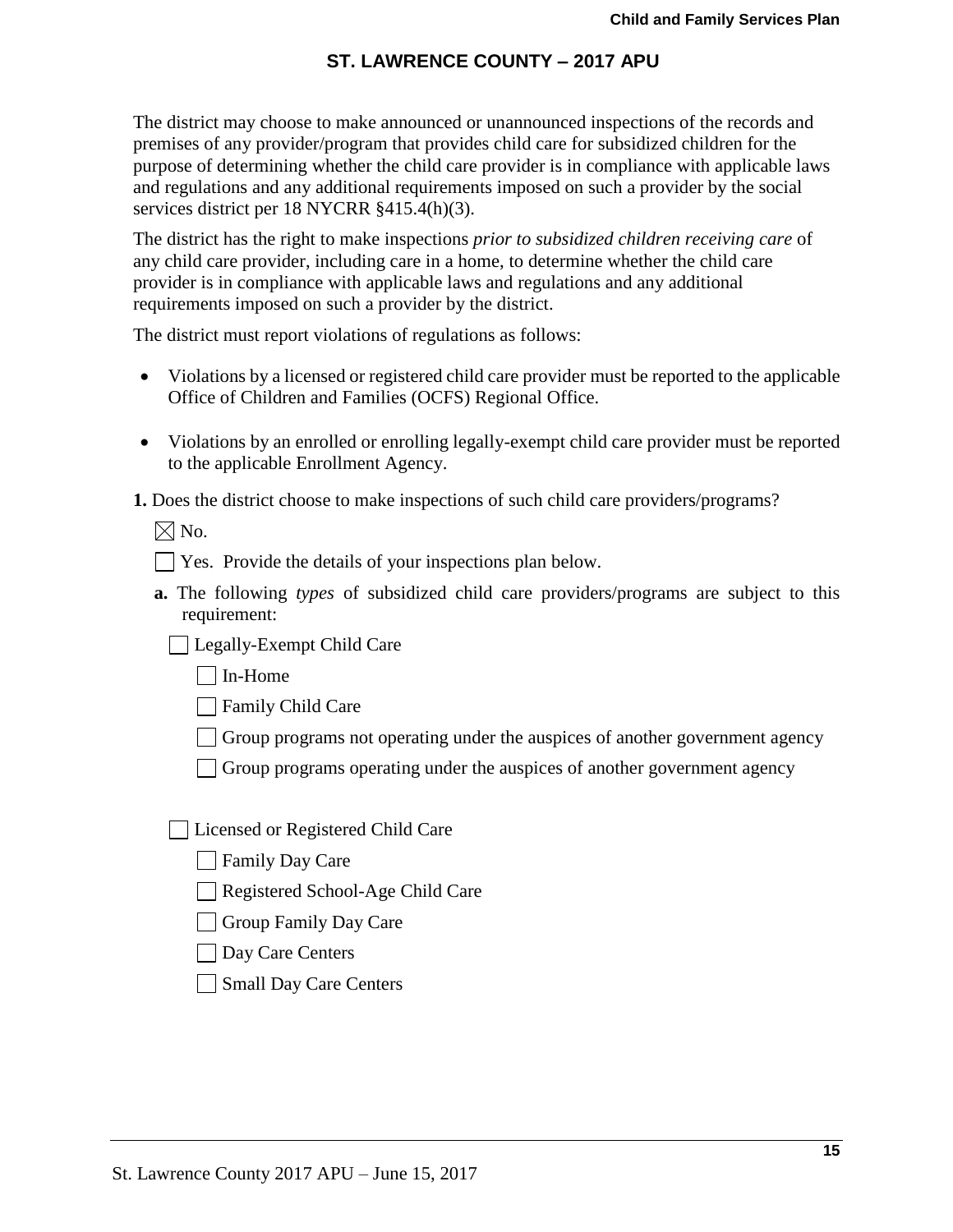## **APPENDIX N** District Options (Required)

**I.** Districts have some flexibility to administer their child care subsidy programs to meet local needs. Districts must complete Question 1 below. Note that all districts must complete the differential payment rate table in Appendix T.

**1.** The district selects (check one):

 $\Box$  none of the options below  $\boxtimes$  one or more of the options below

- **II.** Districts must check the options that will be included in the district's county plan and complete the appropriate appendix for any option checked below.
	- **1.** The district has chosen to establish funding set-asides for NYSCCBG (complete Appendix O).
	- **2.**  $\Box$  The district has chosen to use Title XX funds for the provision of child care services (complete Appendix P).
	- **3.** The district has chosen to establish additional local standards for child care providers (complete Appendix Q).
	- **4.**  $\boxtimes$  The district has chosen to make payments to child care providers for absences (complete Appendix R).
	- **5.** The district has chosen to make payments to child care providers for program closures (complete Appendix S).
	- **6.** The district has chosen to pay for transportation to and from a child care provider (complete Appendix T).
	- **7.** The district has chosen to pay up to 15% higher than the applicable market rates for licensed or registered child care providers that have been accredited by a nationally recognized child care organization (complete Appendix T).
	- **8.** The district has chosen to pay a differential rate above the required 5%, up to 15% higher than the applicable market rates for child care services during non-traditional hours (complete Appendix T).
	- **9** The district has chosen to pay a differential rate for child care providers caring for children experiencing homelessness above the required differential amount (complete Appendix T).
	- **10.** The district has chosen to pay up to 75% of the enhanced market rate for legally exempt family and in-home child care providers who have completed 10 hours of training, which has been verified by the Legally-Exempt Caregiver Enrollment Agency (complete Appendix T).
	- **11.**  $\boxtimes$  The district has chosen to pay for child care services while a caretaker who works the second or third shift sleeps (complete Appendix T).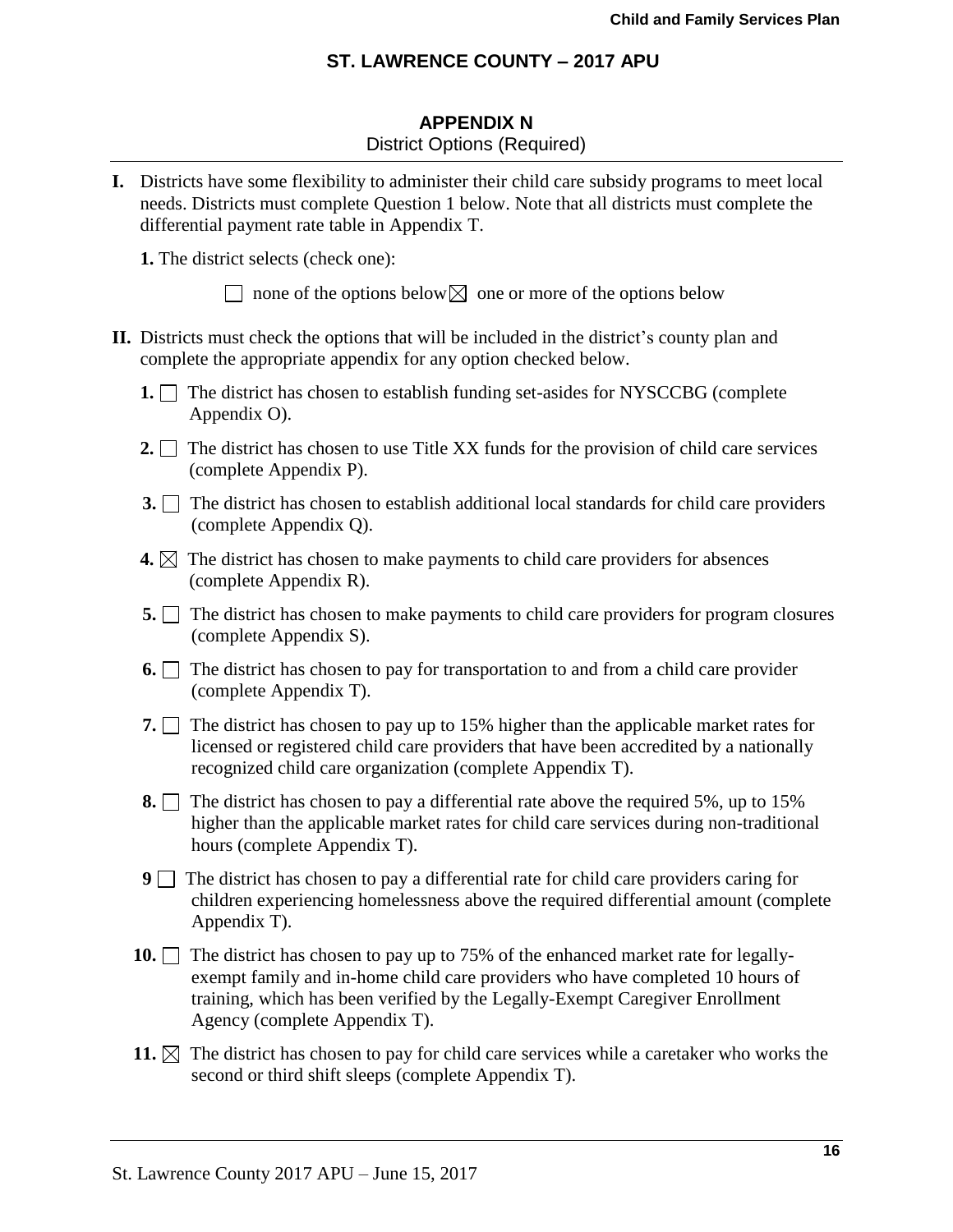- **12.**  $\boxtimes$  The district has chosen to make payments to child care providers who provide child care services exceeding 24 consecutive hours (complete Appendix U).
- **13.**  $\boxtimes$  The district has chosen to include 18-, 19- or 20-year-olds in the Child Care Services Unit (complete Appendix U).
- **14.** The district requests a waiver from one or more regulatory provisions. Waivers are limited to those regulatory standards that are not specifically included in law (complete Appendix U).
- **15.** The district has chosen to pay for breaks in activity for low income families (nonpublic assistance families). Complete Appendix U.
- **16.**  $\boxtimes$  The district has chosen to use local equivalent(s) of OCFS required form(s). Prior to using a local equivalent form the district must obtain OCFS, Division of Child Care Services (DCCS) written approval. *Any previous approvals for local equivalent forms will not be carried forward into this county plan. Therefore, any local equivalent forms a district wishes to establish or renew must be included in this plan and will be subject to review and approval by OCFS.*

If the district elects to use the OCFS-6025, *Application for Child Care Assistance,* and makes no changes other than adding the district name and contact information, the district only needs to inform OCFS DCCS that it will be using the OCFS-6025.

List below the names and attach copies of the local equivalent form(s) that the district would like to use.

- Occupancy Statement
- Notice to Day Care Recipients
- Release form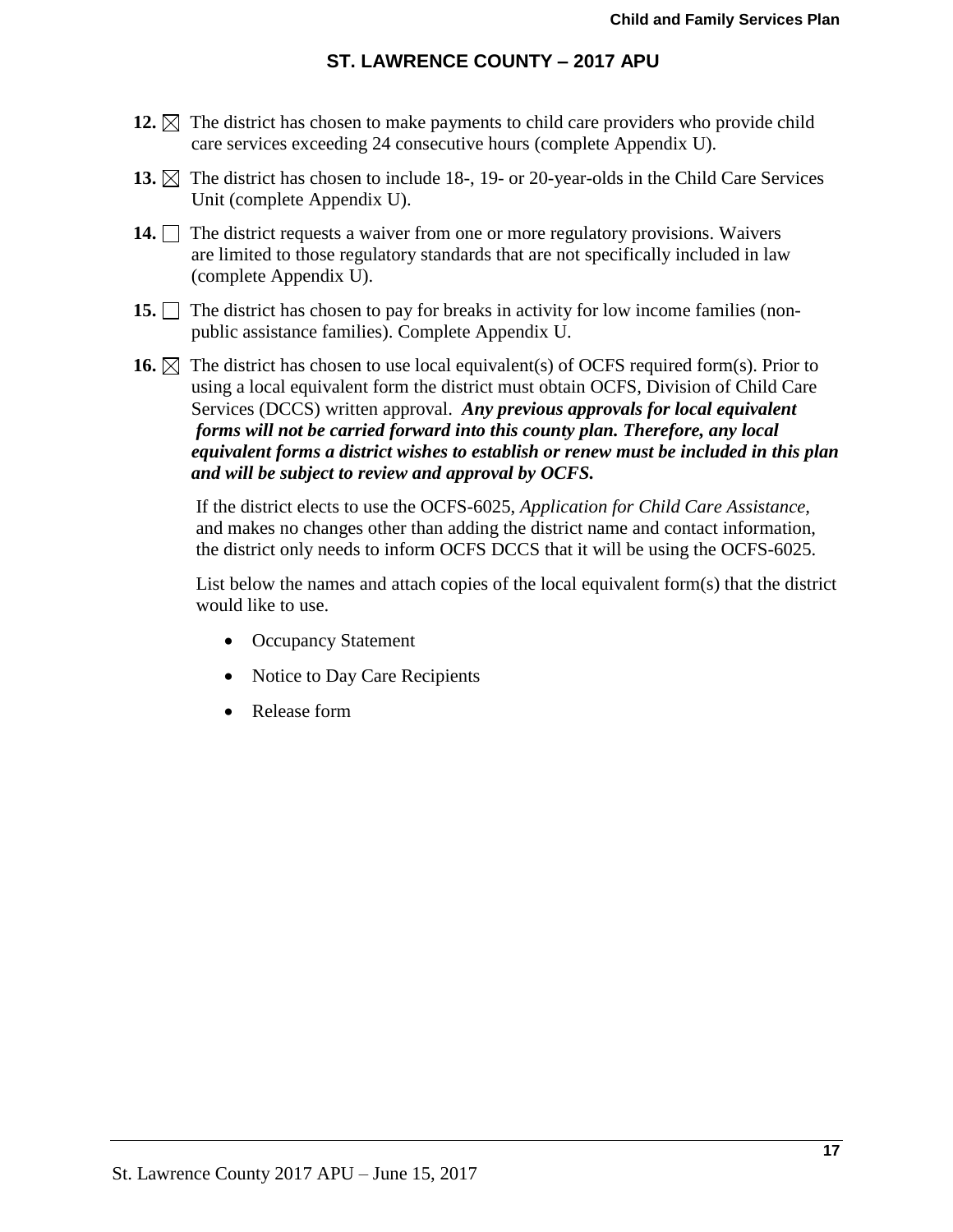# **APPENDIX O**

Funding Set-Asides (Optional)

|           | I. Total NYSCCBG Block Grant Amount, Including Local Funds |  |
|-----------|------------------------------------------------------------|--|
| Category: |                                                            |  |
| Category: |                                                            |  |
| Category: |                                                            |  |
| Category: |                                                            |  |
| Category: |                                                            |  |
|           |                                                            |  |

**1. Describe the rationale behind specific set-aside amounts from the NYSCCBG (e.g., estimated number of children) for each category.**

Category: Description:

Category: Description:

Category: Description:

Category: Description:

### **II. The following amounts are set aside for specific priorities from the Title XX block grant:**

| Category: |  |
|-----------|--|
| Category: |  |
|           |  |
| Category: |  |

**1. Describe the rationale behind specific amounts set aside from the Title XX block grant (e.g., estimated number of children) for each category.**

Category: Description:

Category: Description:

Category: Description: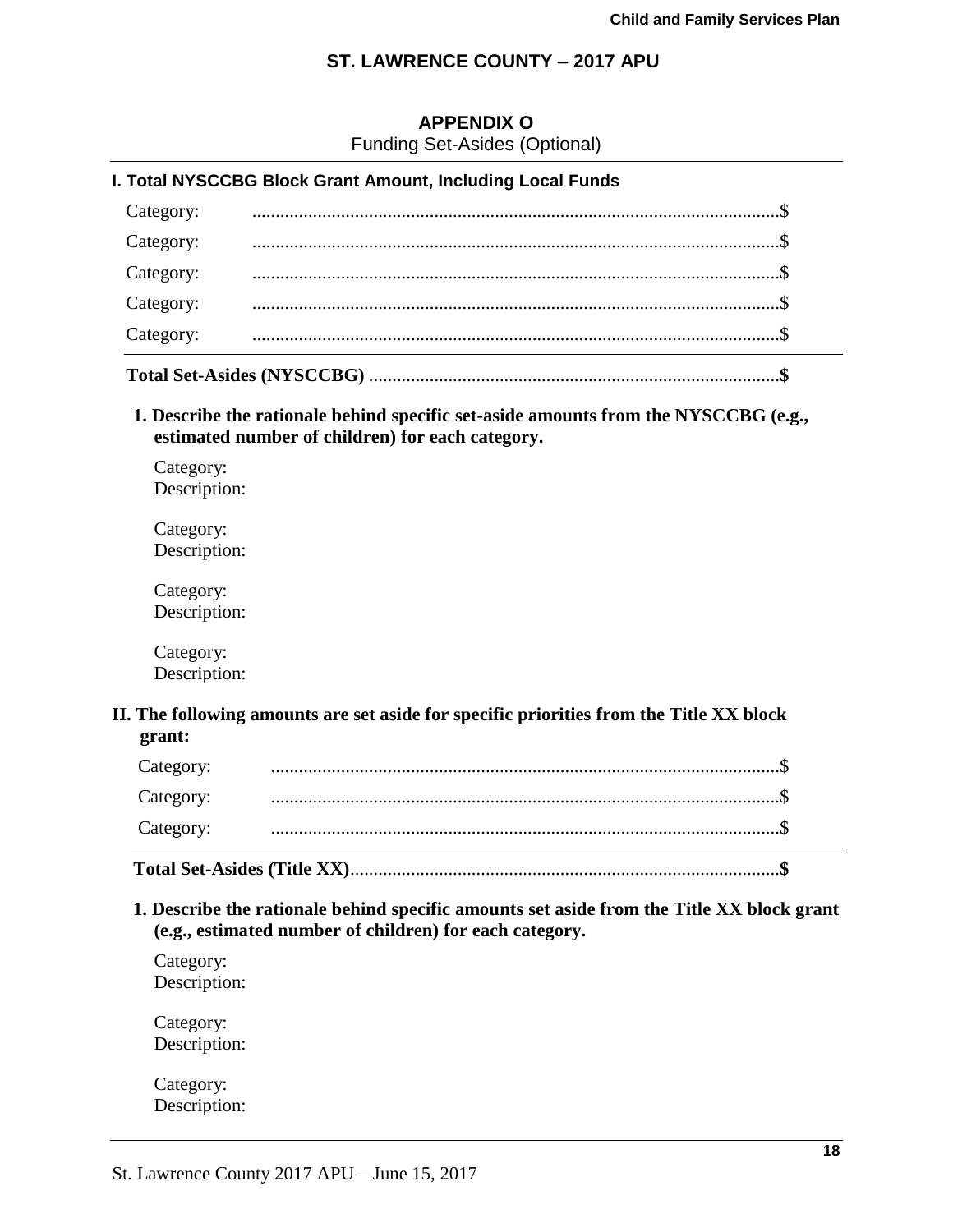# **APPENDIX P** Title XX Child Care (Optional)

| 1. Enter the projected total of Title XX expenditures for the plan's duration:                                                                                                                                                                                                                                                                                                                                                                                                                 |
|------------------------------------------------------------------------------------------------------------------------------------------------------------------------------------------------------------------------------------------------------------------------------------------------------------------------------------------------------------------------------------------------------------------------------------------------------------------------------------------------|
| Indicate the financial eligibility limits (percentage of State Income Standard) your district will<br>apply based on family size. Maximum reimbursable limits are 275% for a family of one or two,<br>255% for a family of three, and 225% for a family of four or more. Districts that are utilizing<br>Title XX funds only for child protective and/or preventive child care services must not enter<br>financial eligibility limits as these services are offered without regard to income. |
| Family Size: (2)<br>$\%$<br>(3)<br>(4)<br>$\%$<br>$\%$                                                                                                                                                                                                                                                                                                                                                                                                                                         |
| 2. Programmatic Eligibility for Income Eligible Families (Check all that apply.)                                                                                                                                                                                                                                                                                                                                                                                                               |
| Title XX:<br>employment<br>education/training                                                                                                                                                                                                                                                                                                                                                                                                                                                  |
| seeking employment<br>illness/incapacity<br>$\Box$                                                                                                                                                                                                                                                                                                                                                                                                                                             |
| homelessness<br>domestic violence                                                                                                                                                                                                                                                                                                                                                                                                                                                              |
| emergency situation of short duration                                                                                                                                                                                                                                                                                                                                                                                                                                                          |
| participating in an approved substance abuse treatment program                                                                                                                                                                                                                                                                                                                                                                                                                                 |
| 3. Does the district apply any limitations to the programmatic eligibility criteria?                                                                                                                                                                                                                                                                                                                                                                                                           |
| $\Box$ No<br>$\exists$ Yes                                                                                                                                                                                                                                                                                                                                                                                                                                                                     |
| (See Technical Assistance #1 for information on limiting eligibility.)                                                                                                                                                                                                                                                                                                                                                                                                                         |
| If yes, describe eligibility criteria:                                                                                                                                                                                                                                                                                                                                                                                                                                                         |
| 4. Does the district prioritize certain eligible families for Title XX funding?                                                                                                                                                                                                                                                                                                                                                                                                                |
| $\neg$ No<br>$\exists$ Yes                                                                                                                                                                                                                                                                                                                                                                                                                                                                     |
| If yes, describe which families will receive priority:                                                                                                                                                                                                                                                                                                                                                                                                                                         |
| 5. Does the district use Title XX funds for child care for open child protective services cases?                                                                                                                                                                                                                                                                                                                                                                                               |
| $\Box$ No<br>$\exists$ Yes                                                                                                                                                                                                                                                                                                                                                                                                                                                                     |
| 6. Does the district use Title XX funds for child care for open child preventive services cases?                                                                                                                                                                                                                                                                                                                                                                                               |
| $]$ Yes<br>$\Box$ No                                                                                                                                                                                                                                                                                                                                                                                                                                                                           |
|                                                                                                                                                                                                                                                                                                                                                                                                                                                                                                |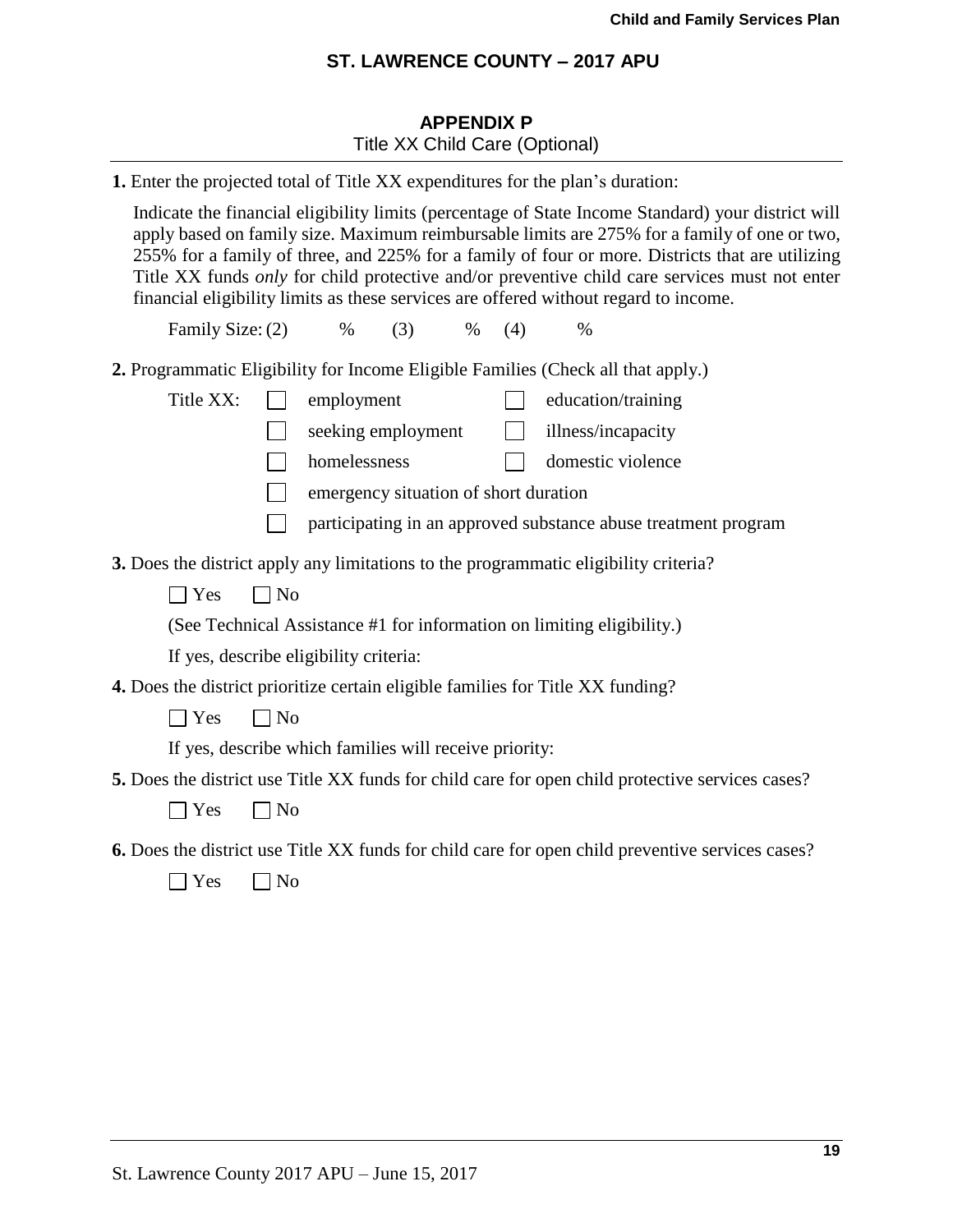#### **APPENDIX Q** Additional Local Standards for Child Care Providers (Optional)

**I.** The district may propose local standards in addition to the State standards for legally-exempt providers who will receive child care subsidies issued by the district. This appendix must be completed for **each** additional local standard that the district wants to implement.

The district must coordinate with the local Enrollment Agency, including, but not limited to:

- Informing the Enrollment Agency of the intent to request an additional standard.
- Developing the stepwise process referenced in Question 5.
- Ensuring that no significant burden of work shall be incurred by the Enrollment Agency as a result of the additional local standard, unless such work is addressed in a separate contract or a formal agreement is in place, which are referenced in Question 3.
- Sharing any consent/release form that may be required.
- Keeping the Enrollment Agency informed of the approval status.
- **1.** Check or describe in the space provided below the additional local standards that will be required of child care providers/programs.

| $\Box$ Verification, using the district's local records, that the provider has given the |
|------------------------------------------------------------------------------------------|
| caretaker complete and accurate information regarding any report of child abuse or       |
| maltreatment in which he or she is named as an indicated subject                         |

|  |  |  | $\Box$ Local criminal background check |  |
|--|--|--|----------------------------------------|--|
|--|--|--|----------------------------------------|--|

Require providers caring for subsidized children for 30 or more hours a week participate in the Child and Adult Care Food Program (CACFP). *Note that districts are required to notify the Enrollment Agency, using the OCFS-2114, District Notification to Legally-Exempt Caregiver Enrollment Agency, of all providers on the referral list for whom the requirement is "not applicable."*

 $\Box$  Site visits by the district

|  |  |  | $\Box$ Other (please describe): |
|--|--|--|---------------------------------|
|--|--|--|---------------------------------|

**2.** Check below the type of child care program to which the additional local standard will apply and indicate the roles of the persons to whom it will apply in cases where the standard is person-specific.

|                 | $\Box$ Legally-exempt family child care program. Check all that apply. |                             |
|-----------------|------------------------------------------------------------------------|-----------------------------|
| $\Box$ Provider | $\Box$ Provider's Employee                                             | $\Box$ Provider's Volunteer |
|                 | $\Box$ Provider's household member age 18 or older                     |                             |

|          | $\Box$ Legally-exempt in-home child care program. Check all that apply. |                             |
|----------|-------------------------------------------------------------------------|-----------------------------|
| Provider | $\Box$ Provider's Employee                                              | $\Box$ Provider's Volunteer |

| Legally-exempt group provider/program not operating under the auspices of another                                                                                                                                                                                                                                           |
|-----------------------------------------------------------------------------------------------------------------------------------------------------------------------------------------------------------------------------------------------------------------------------------------------------------------------------|
| government agency. Check all that apply.                                                                                                                                                                                                                                                                                    |
| $\Box$ n $\cdots$ $\cdots$<br>$\Box$ n $\Box$ n $\Box$ n $\Box$ n $\Box$ n $\Box$ n $\Box$ n $\Box$ n $\Box$ n $\Box$ n $\Box$ n $\Box$ n $\Box$ n $\Box$ n $\Box$ n $\Box$ n $\Box$ n $\Box$ n $\Box$ n $\Box$ n $\Box$ n $\Box$ n $\Box$ n $\Box$ n $\Box$ n $\Box$ n $\Box$ n $\Box$ n $\Box$ n $\Box$ n $\Box$ n $\Box$ |

 $\Box$  Provider/Director  $\Box$  Provider's Employee  $\Box$  Provider's Volunteer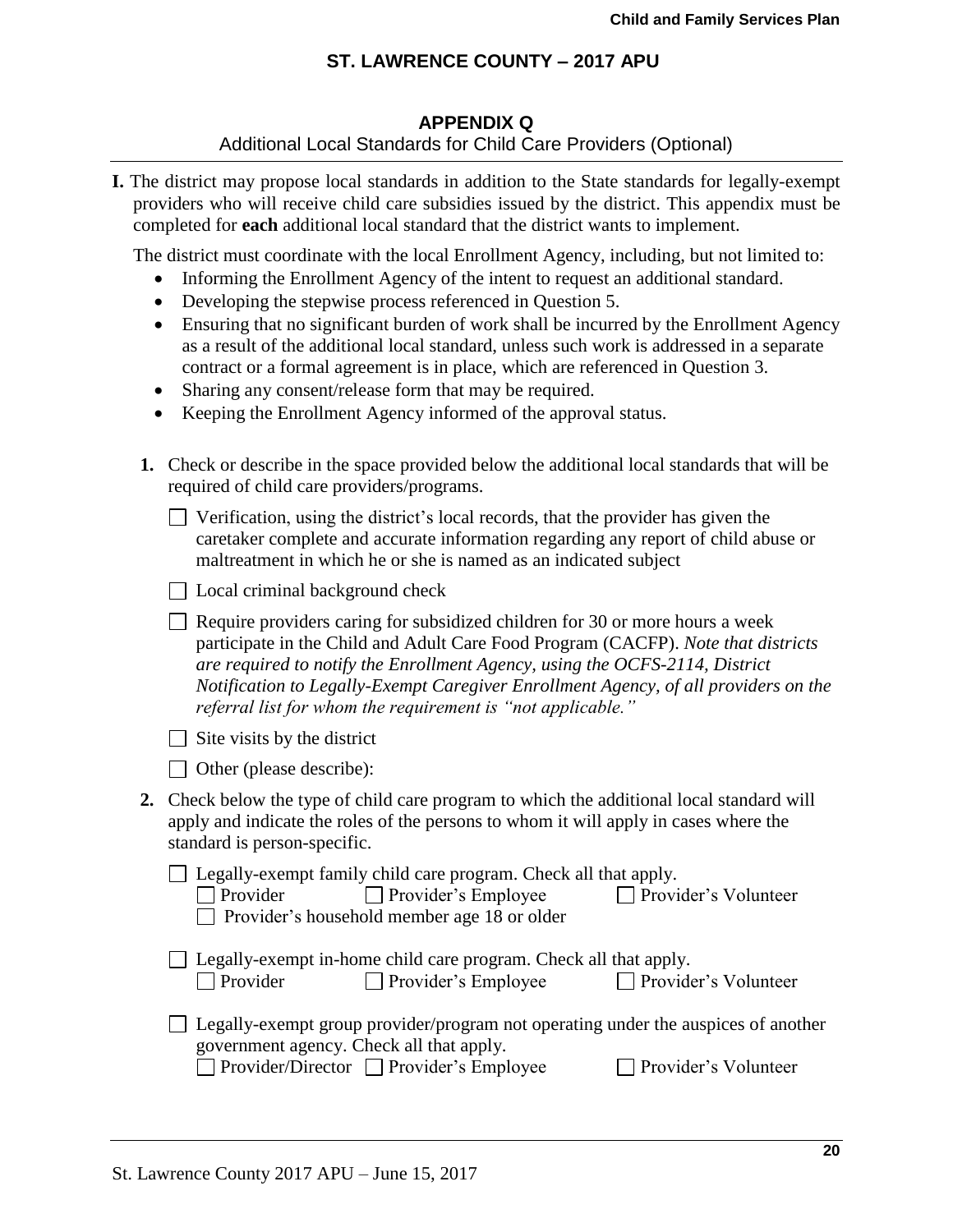$\Box$  Legally-exempt group provider/program operating under the auspices of another government or tribal agency. Check all that apply.

 $\Box$  Provider/Director  $\Box$  Provider's Employee  $\Box$ 

| Provider's Volunteer |  |  |
|----------------------|--|--|
|                      |  |  |

2a. Exceptions:There may be instances when the district may be unable to enact the additional standard, such as, the applicable person may reside outside of the district's jurisdiction, or the site of care may not be located within the district. In such cases, the district may create an exception to the applicability stated above.

**Note:** *The Child Care Facility System cannot track such exceptions and, therefore, the district remains responsible for notifying the applicable Enrollment Agency, using the OCFS-2114, District Notification to Legally-Exempt Caregiver Enrollment Agency, that an additional standard is "not applicable" to the specific provider/person named on the referral list*.

Place a check mark below to show any exception to the applicability of this Local Additional Standard to programs or roles previously identified.

- a. The district will not apply this additional local standard when the applicable person *resides* outside of the subsidy-paying district.
- b. The district will not apply this additional local standard when the *program's site of care is located outside* of the subsidy-paying district.
- c. The district will not apply this additional local standard when *the informal provider is younger than 18 years* of age.
- **3.** Districts are responsible for implementation of the additional local standard unless they have a formal agreement or contract with another organization. Check the organization that will be responsible for the implementation of the additional local standard.
	- $\Box$  Local social services staff Provide the name of the unit and contact person:
	- $\Box$  Contracted agency

Provide the name of the agency and contact person:

**4.** Are there any fees or other costs associated with the additional local standard?

 $\Box$  Yes  $\Box$  No

**Note:** *Costs associated with the additional local standard cannot be passed on to the provider.*

**5.** Describe, in chronological order, the steps for conducting the additional local standard. Include how the district will retrieve referrals from CCFS, communicate with providers and other applicable persons, determine compliance with the additional local standard, inform the Enrollment Agency whether the additional local standard has been "met," "not met", or is "not applicable", and monitor its timeliness. Include all agencies involved and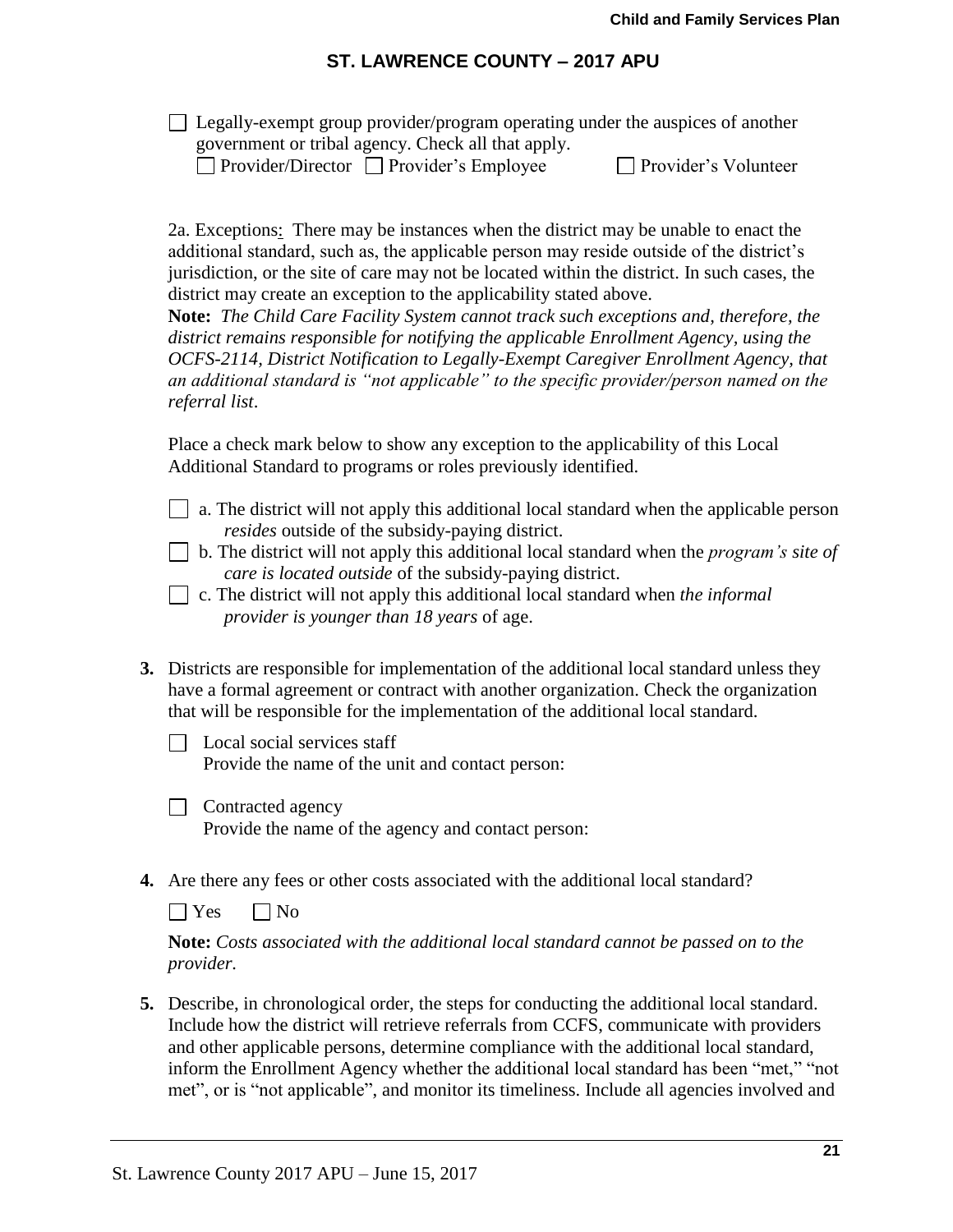their roles. Note that the district's procedures must be in accordance with 12-OCFS- $LCM-01$ .

- **6.** Indicate how frequently the additional local standard will be applied. Answer both questions.
	- a. The Standard will be applied:
		- i. At initial enrollment and re-opening
		- ii. At each re-enrollment
	- b. The district will assess compliance with the additional local standard:
		- i. *During the enrollment review period*, and, the district will notify the Enrollment Agency of the results within 25 days from the E-Notice referral date.
		- ii. *During the 12-month enrollment period,* and, the district will notify the Enrollment Agency of the results promptly. Note that this option is always applicable to an additional local standard requiring participation in CACFP.
- **7.** Describe the justification for the additional local standard in the space below.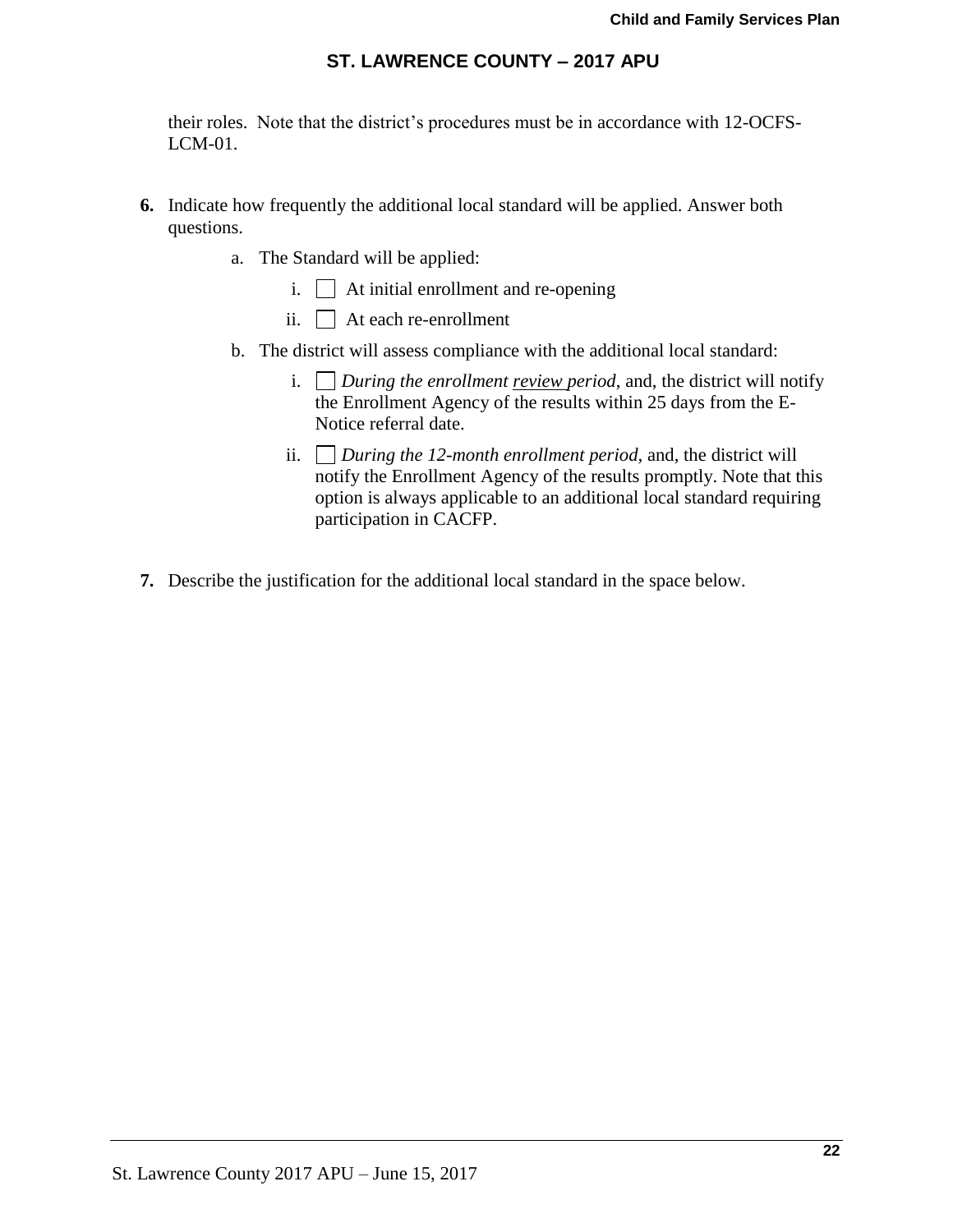| <b>APPENDIX R</b> |
|-------------------|
|-------------------|

Payment to Child Care Providers for Absences (Optional)

- **1.** The following providers are eligible for payment for absences (check all that are eligible):
	- $\boxtimes$  Day Care Center  $\Box$  Legally-Exempt Group
		- $\boxtimes$  Group Family Day Care  $\Box$  School-Age Child Care
		- $\boxtimes$  Family Day Care

- 
- 
- 
- 
- 
- 
- 
- 
- 
- 
- 
- 
- **2.** Our district will only pay for absences to providers with which the district has a contract or letter of intent.
	- $\Box$  Yes  $\Box$  No
- **3.** Base period (check one):  $\Box$  3 months  $\boxtimes$  6 months
- **4.** Number of absences allowed during base period:

| <b>Period</b> | <b>Routine Limits</b><br>(# of days) | <b>Extenuating</b><br><b>Circumstances</b><br>(# of days) | <b>Total Number of</b><br><b>Absences Allowed</b><br>$#$ of days) |
|---------------|--------------------------------------|-----------------------------------------------------------|-------------------------------------------------------------------|
| In a month    |                                      |                                                           |                                                                   |
| Base period   |                                      |                                                           |                                                                   |

**5.** List reasons for absences for which the district will allow payment:

Illness, doctor's appointment, death in the family, court appointments.

**6.** List any limitations on the above providers' eligibility for payment for absences:

None

**Note:** *Legally-exempt family child care and in-home child care providers are not eligible to receive payment for absences.*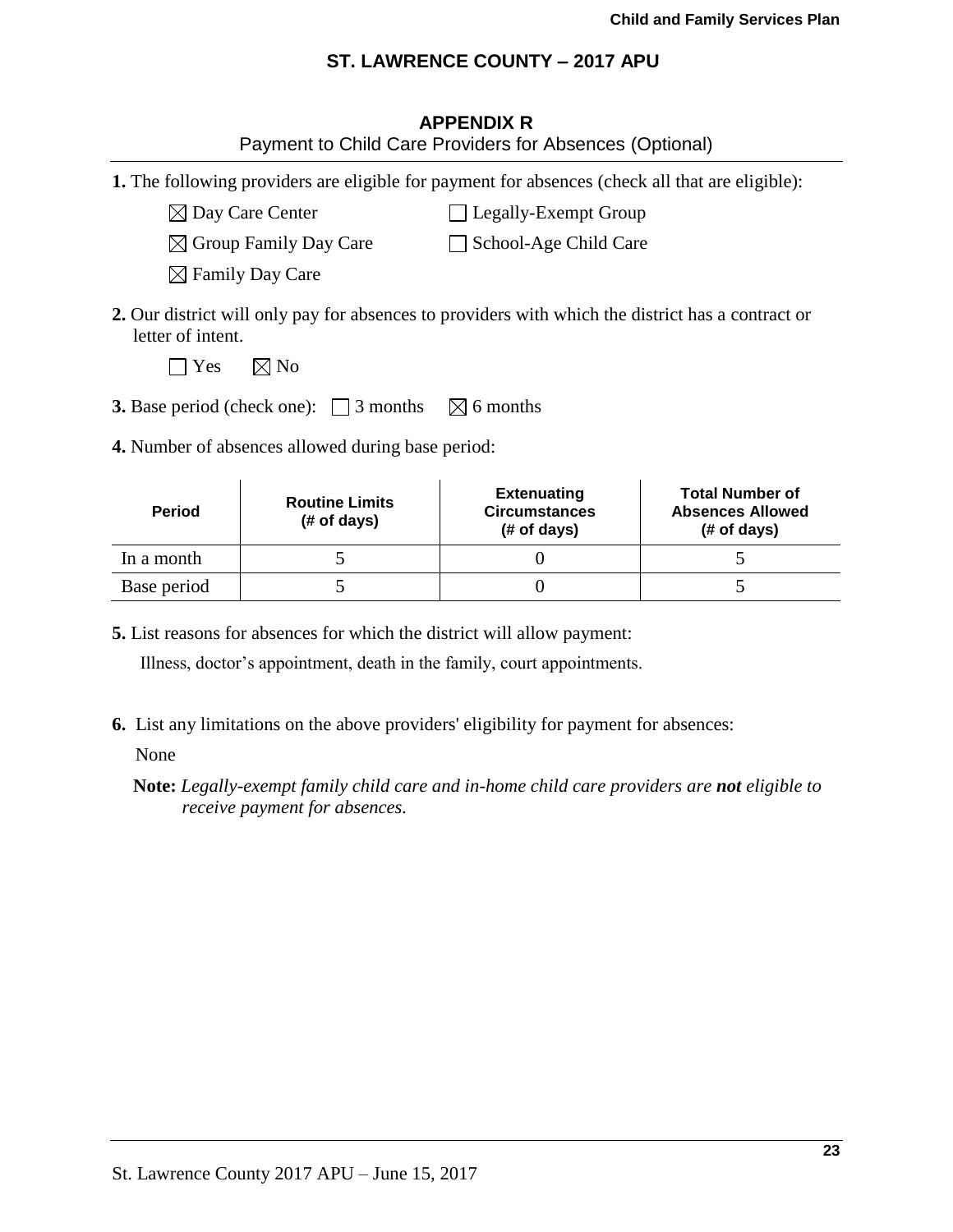## **APPENDIX S**

|  | Payment to Child Care Providers for Program Closures (Optional) |
|--|-----------------------------------------------------------------|
|--|-----------------------------------------------------------------|

**1.** The following providers are eligible for payment for program closures:

 $\boxtimes$  Day Care Center  $\Box$  Legally-Exempt Group

 $\boxtimes$  Group Family Day Care  $\Box$  School-Age Child Care

 $\boxtimes$  Family Day Care

**2.** The district will only pay for program closures to providers with which the district has a contract or letter of intent.

 $\Box$  Yes  $\Box$  No

**3.** Enter the number of days allowed for program closures (maximum allowable time for program closures is five days).

5

**4.** List the allowable program closures for which the district will provide payment.

Closures allowed for inclement weather and the following holidays—New Year's Day, Memorial Day, Independence Day, Labor Day, Thanksgiving, Christmas.

**Note:** *Legally-exempt family child care and in-home child care providers are not allowed to be reimbursed for program closures.*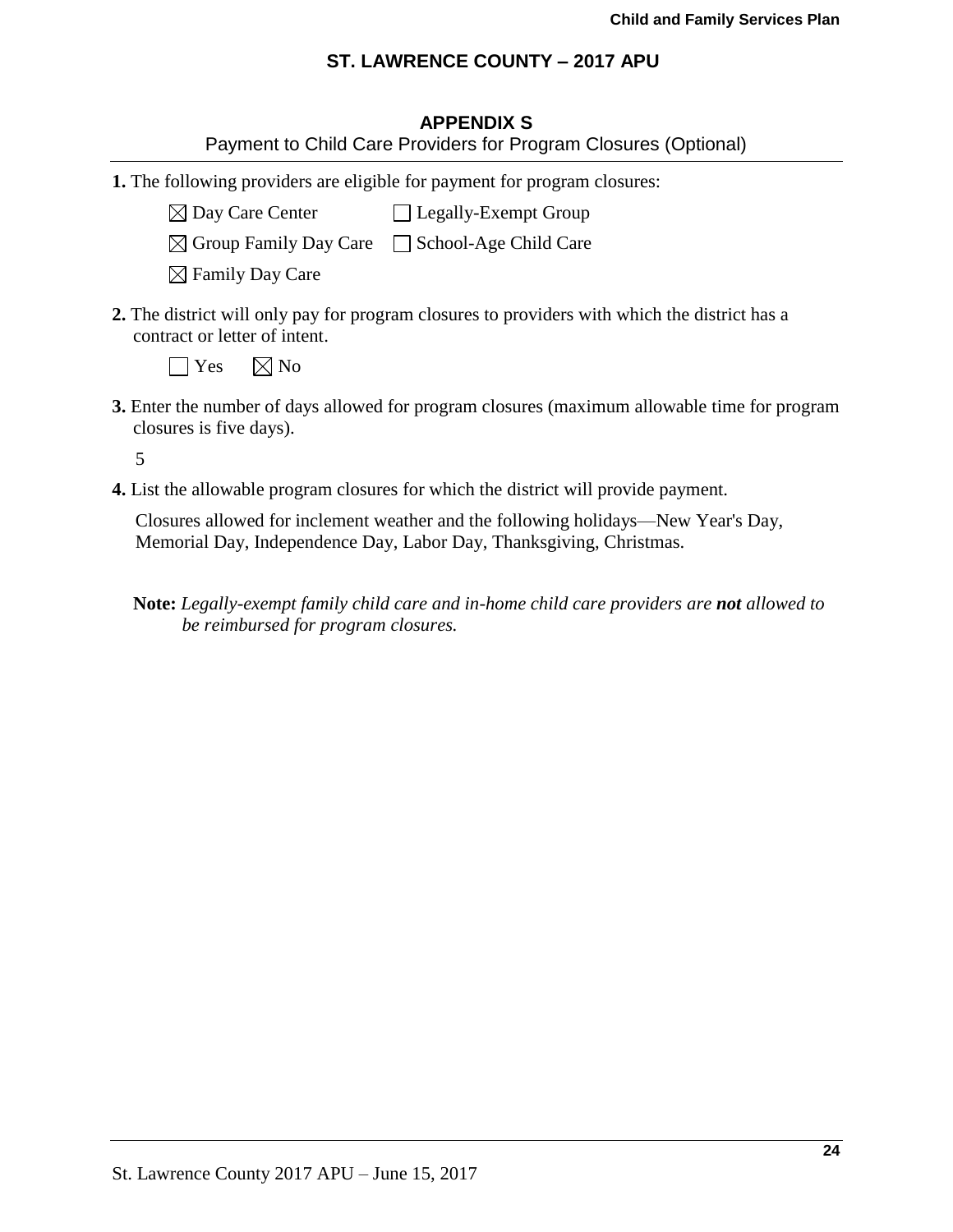# **APPENDIX T**

Transportation, Differential Payment Rates, Enhanced Market Rate for Legally-Exempt Family and In-Home Providers, and Sleep (Optional)

### **I. Transportation**

**1.** Describe any circumstances and limitations the district will use to reimburse for transportation. Include what type of transportation will be reimbursed (public and/or private) and how much your district will pay (per mile or trip). Note that if the district is paying for transportation, the Program Matrix in the Welfare Management System (WMS) should reflect this choice.

 $\times$  No

Yes, describe:

## **II. Differential Payment Rates**

**1.** Districts must complete the Differential Payment Rate Percent (%) column in the table below for each of the four (4) differential payment rate categories. For the two (2) categories that require a state minimum five percent (5%) differential payment rate, the district must enter "5%" or, if it chooses, a higher rate up to 15%.

The other two (2) differential payment rate categories in the table below are optional. If the district chooses not to set differential payment rates, the district must enter zero. If the district chooses to set a differential payment rate, enter the appropriate percentage up to 15 percent (15%). Note that if the district selects a differential payment rate for nationally accredited programs, then that rate must be in the range of five percent (5%) to 15 percent  $(15\%)$ .

| <b>Differential Payment Rate Category</b>          | <b>Differential</b><br><b>Payment Rate</b><br>Percent $(\% )$ | <b>Instructions for Differential</b><br>Payment Rate Percent (%)<br>Column |
|----------------------------------------------------|---------------------------------------------------------------|----------------------------------------------------------------------------|
| Homelessness: Licensed and Registered<br>Providers |                                                               | Enter a percentage $(\%): 5\%$ to<br>15%. (Must enter at least 5%)         |
|                                                    | 5%                                                            |                                                                            |
| State required minimum of 5%                       |                                                               |                                                                            |
| Homelessness: Legally-Exempt Providers             |                                                               | Enter $0\%$ or a percentage $(\%)$                                         |
|                                                    | 5%                                                            | up to $15%$ .                                                              |
| <b>Non-traditional Hours: All Providers</b>        |                                                               | Enter a percentage $(\%): 5\%$ to                                          |
| State required minimum of 5%                       | 5%                                                            | 15%. (Must enter at least 5%)                                              |
| Nationally Accredited Programs: Licensed           |                                                               | Enter 0% or a percentage $(\%)$                                            |
| and Registered Providers                           | 5%                                                            | from $5\%$ to $15\%$ .                                                     |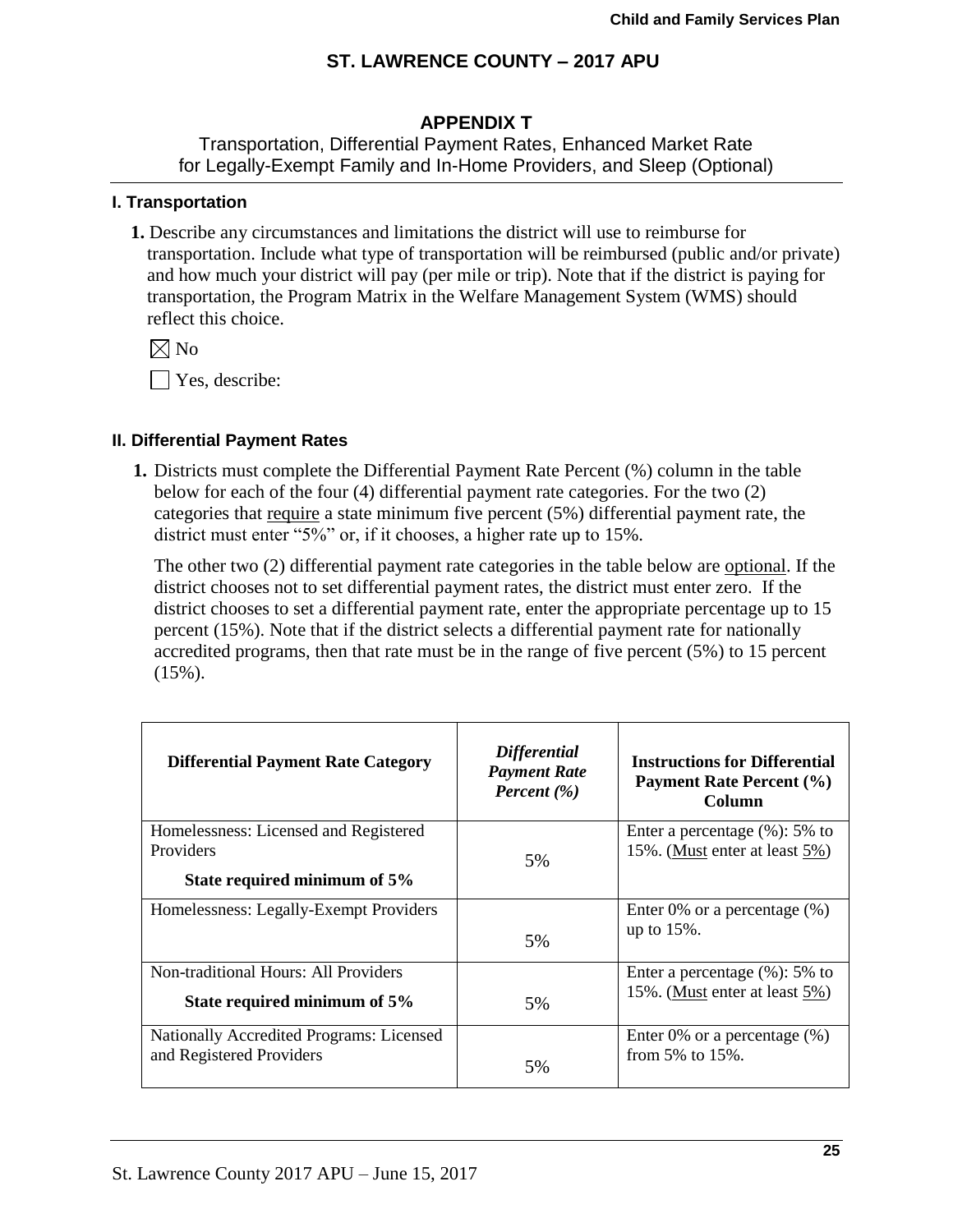**2.** Payments may not exceed 25% above market rate. However, if your district wants to establish a payment rate that is more than 15% above the applicable market rate, describe below why the 25% maximum is insufficient to provide access within the district to accredited programs or care provided during non-traditional hours and/or care provided to children experiencing homelessness.

## **III. Enhanced Market Rate for Legally-Exempt Family and In-Home Child Care Providers**

**1.** Indicate if the district is electing to establish a payment rate that is in excess of the enhanced market rate for legally-exempt family and in-home child care providers who have completed 10 or more hours of training annually and the training has been verified by the legally-exempt caregiver enrollment agency.

 $\boxtimes$  No.

 $\Box$  Yes. Indicate percent, not to exceed 75% of the child care market rate established for registered family day care.

## **IV. Sleep**

**1.**The following describes the standards the district will use to evaluate whether to pay for child care services while a caretaker that works a second or third shift sleeps, as well as any limitations pertaining to payment:

Verify that it was a 2nd or 3rd work shift and hours slept

**2.** Indicate the number of hours allowed by your district per day (maximum number of hours allowed is eight).

8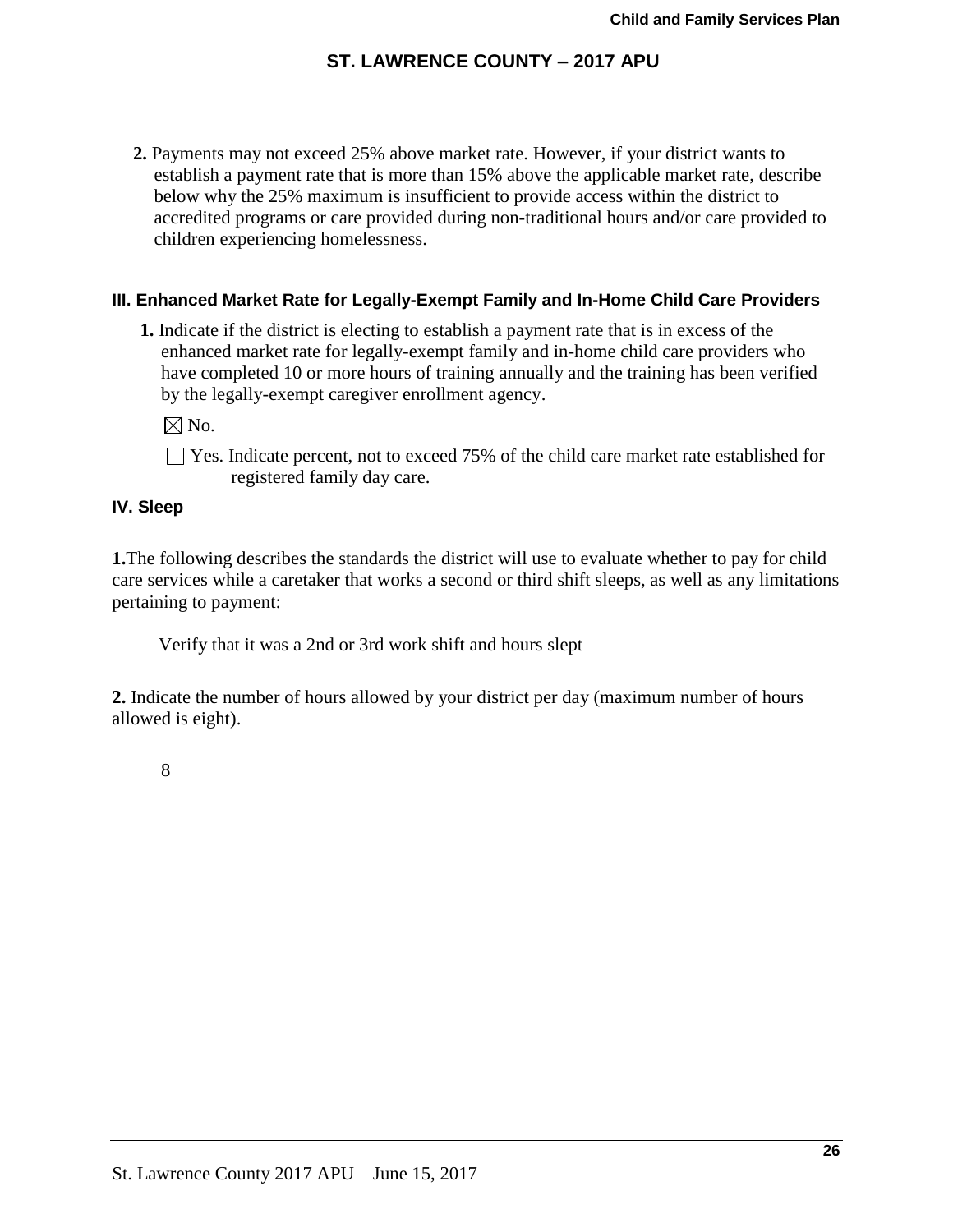## **APPENDIX U**

Child Care Exceeding 24 Hours, Child Care Services Unit, Waivers, and Breaks in Activities (Optional)

#### **I. Child Care Exceeding 24 Hours**

**1.** Child care services may exceed 24 consecutive hours when such services are provided on a short-term emergency basis or in other situations where the caretaker's approved activity necessitates care for 24 hours on a limited basis. Check below under what circumstances the district will pay for child care exceeding 24 hours.

 $\boxtimes$  On a short-term or emergency basis

- $\Box$  The caretaker's approved activity necessitates care for 24 hours on a limited basis
- **2.** Describe any limitations on the payment of child care services that exceed 24 consecutive hours.

Must provide documentation of why absent parent cannot provide care or why it would not be in the best interest of child care by the absent parent; emergency must be verified and approved by case manager/supervisor.

### **II. Child Care Services Unit (CCSU)**

**1.** Indicate below if your district will include 18-, 19-, or 20-year-olds in the CCSU for determining family size and countable family income.

**a.** The district will include the following in the CCSU (check all that apply).

| $\Box$ 18-year-olds | $\Box$ 19-year-olds | $\Box$ 20-year-olds |
|---------------------|---------------------|---------------------|
|---------------------|---------------------|---------------------|

#### **OR**

- **b.** The district will only include the following in the CCSU when it will benefit the family (check all that apply)
- $\boxtimes$  18-year-olds  $\boxtimes$  19-year-olds  $\boxtimes$  20-year-olds
- **2.** Describe the criteria your district will use to determine whether or not 18-, 19-, or 20-year olds are included in the CCSU.

#### **III. Waivers**

**1.** Districts have the authority to request a waiver of any regulatory provision that is nonstatutory. Describe and justify why your district is requesting a waiver.

#### **IV. Breaks in Activities**

**1.** Districts may pay for child care services for low-income families during breaks in activities either for a period not to exceed two weeks or for a period not to exceed four weeks when child care arrangements would otherwise be lost and the subsequent activity is expected to begin within that period. If your district will pay for breaks in activities, indicate below for how long of a break that the district will pay for (check one):

 $\boxtimes$  Two weeks  $\Box$  Four weeks